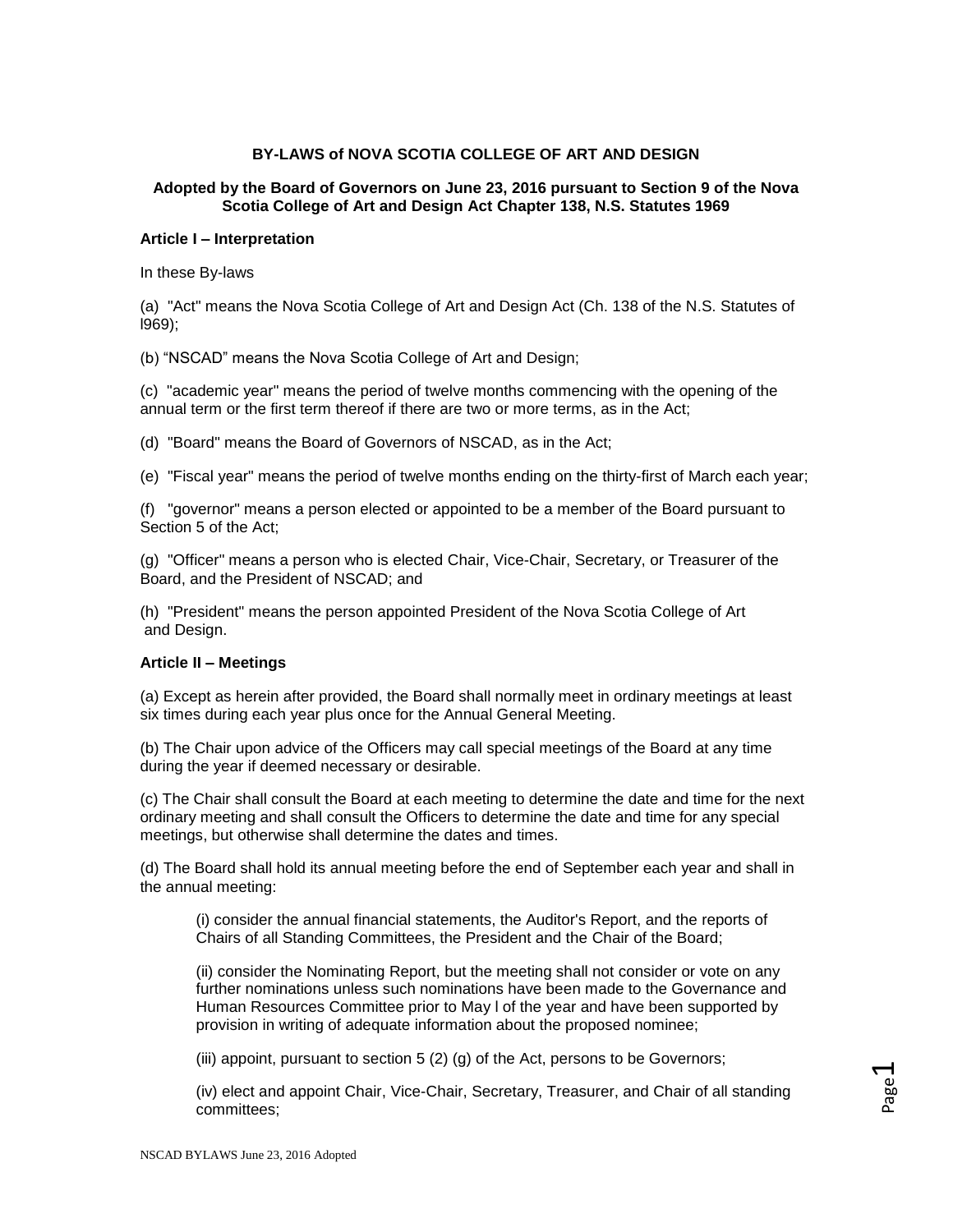(v) appoint as Honorary Counsel, if deemed desirable, a Governor who is a barrister-atlaw;

- (vi) appoint an auditor; and
- (vii) consider other appropriate matters.

(e) If the Chair and the Vice-Chair decide that a special meeting of the Board to consider a stated matter or stated matters is in the best interest of NSCAD or if three governors request a special meeting of the Board, to consider a stated matter or stated matters, the Chair or Vice-Chair shall convene a special meeting within fourteen (14) days of such determination or request. Notice of such meetings shall include full information of such stated matter or matters and any motion or motions to be made.

(f) The Secretary shall send or cause to be sent written notices of a meeting seven (7) clear days in advance of the meeting.

(g) Nine governors, including at least one officer, shall constitute a quorum of the Board.

(h) The Board may delegate any of its powers to the Governance and Human Resources Committee for a limited and predetermined time.

(i) If the Board decides that any specific matters be kept confidential within the Board, then each Governor shall treat the said matters as confidential to the Governors only.

#### **Article III - Attendance of Governors-at-Large**

- (a) The Secretary shall maintain a record of attendance at Board and Committee meetings of all Governors.
- (b) A Governor-at-Large shall be deemed to have resigned as a Governor and the office *ipso facto* vacated under any of the following circumstances:

(i) Refusal to accept appointment to at least one committee of the Board; or

(ii) Failure to attend in any year, from the Annual Meeting to and including next Annual Meeting, any three meetings comprised of a combination of regularly called Board meetings and of regularly called meetings of committees to which the Governor has been assigned without having obtained prior permission of the Chair of the Board.

(c) The Secretary shall notify the Board at its next meeting following the learning of any such circumstances as per paragraph (b) hereof with respect to any Governor-at-Large, whereupon the Board, if satisfied, shall declare the vacancy and request the Governance and Human Resources Committee to bring a nomination to the next Board meeting to fill the vacancy.

### **Article IV - Standing Committees**

(a) There shall be the following Standing Committees of the Board:

Governance and Human Resources Committee

Audit and Risk Oversight Committee

Advancement Committee

Financial and Physical Resources Committee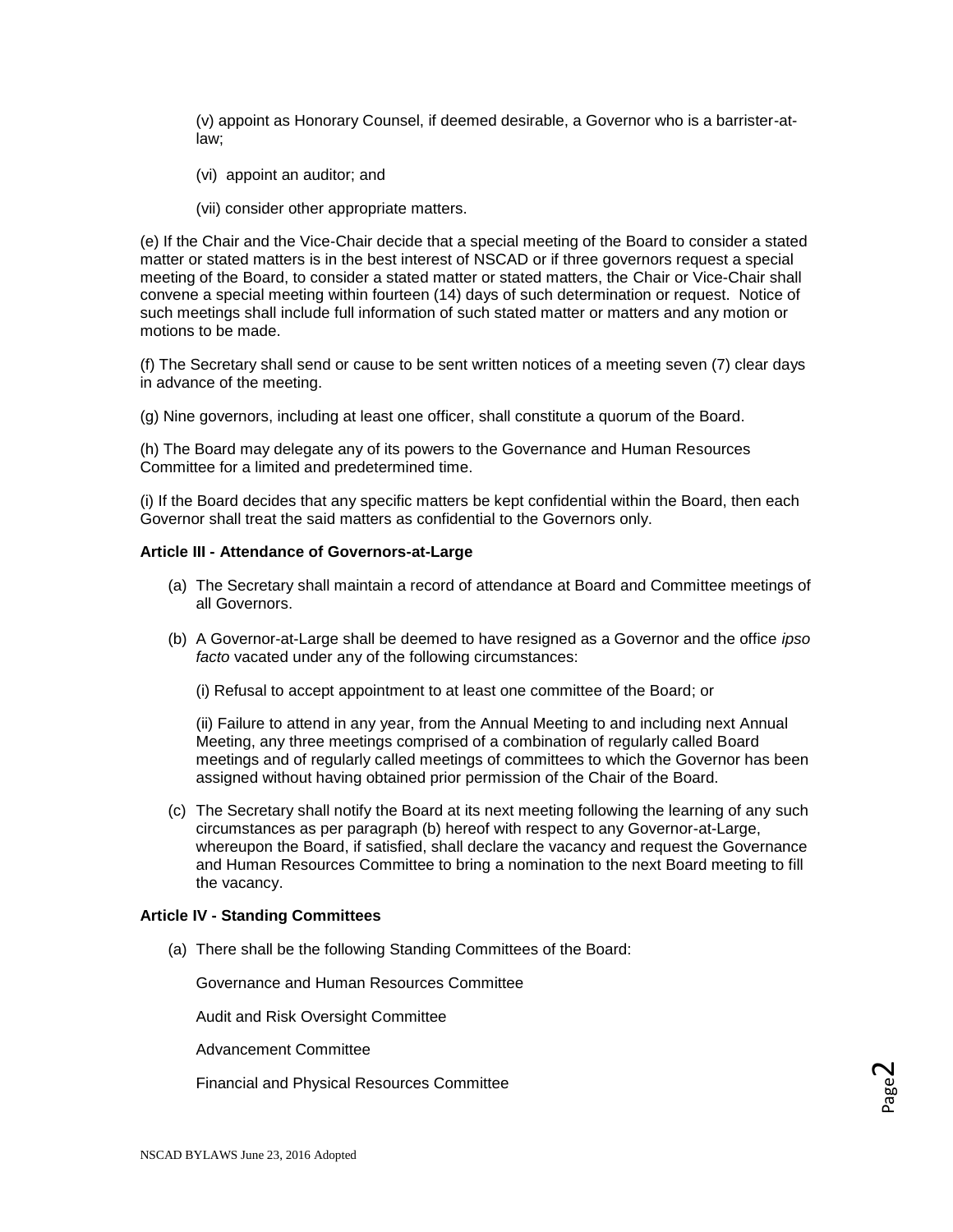(b) Each Standing Committee may elect a Vice-Chair of the respective Committee.

## **Article V - Governance and Human Resources Committee**

1. The Governance and Human Resources Committee supports the NSCAD Board of Governors in its efforts to continuously improve the effectiveness and efficiency of its governance of NSCAD and in the oversight of NSCAD's management of its human resources.

(a) The Governance and Human Resources Committee shall be constituted as follows:

(i) the Chair or Vice-Chair of the Board, as decided by the Governance & Human Resources Committee;

- (ii) one other Officer of the Board;
- (iii) one Governor, elected to the Board by the Faculty;
- (iii) three other Governors of the Board; and

(iv) The President who is an *ex officio* member of the Committee but does vote, except for the Nominating Committee sub-committee of the Board, and count in meeting requirements for a quorum.

- (b) The Chair of the Board may act as Chair of the Governance and Human Resources Committee.
- (c) A quorum for Committee meetings consists of at least four (4) voting members of the Committee.
- (d) The Governance and Human Resources Committee shall have the following responsibilities:

(i) Ensure appropriate governance principles, structures, and procedures are in place to allow the Board to function effectively;

(ii) Review regularly NSCAD's governance framework and the Board's governance policies and advise the Board regarding: areas of concern, best practices, and recommended changes if any;

(iii) Review and approve changes to Committee Terms of Reference recommended by other Board committees before presentation to the Board;

(iv) Provide oversight to NSCAD's Code of Conduct and Conflict of Interest Guidelines to ensure they are current and appropriate, and address any issues and concerns;

(v) Ensure the Board has a good understanding of the entities within Government that participate in the governance of NSCAD (e.g. Responsible Minister/Ministry, Lieutenant Governor in Council, Board of Management, etc.); and

(vi) Monitor legislation, government policy and /or strategic direction that affects the duties and responsibilities of the Board.

- 2. Board Composition and Succession Planning
	- (a) Consider and recommend to the Board the ideal skills, qualifications, experience and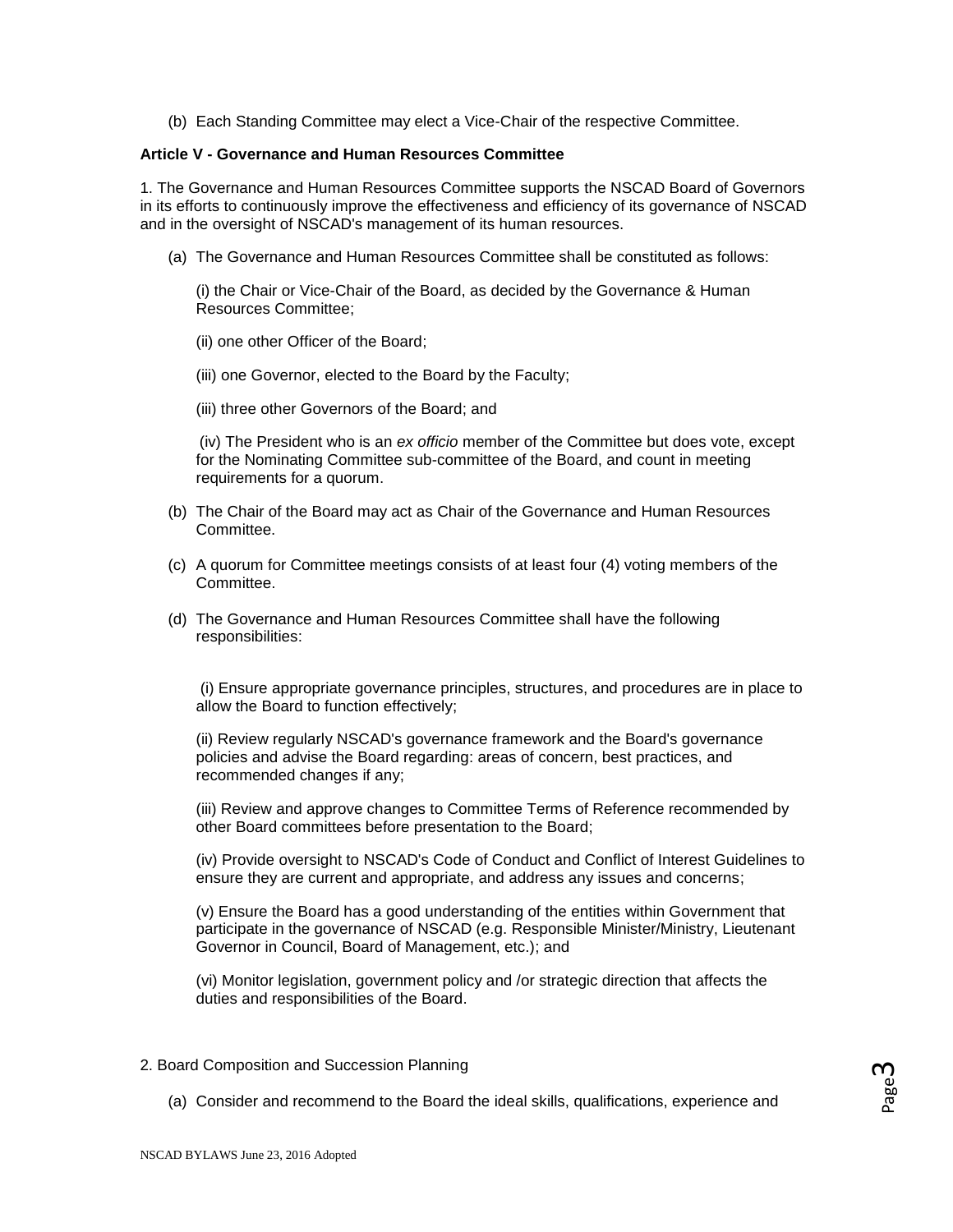background required of the Board as a whole based on the strategic opportunities and challenges of the organization and the Board's stewardship responsibilities (the "Board Skills and Experience Profile").

- (b) Annually review the composition of the Board as a whole and recommend, if any, changes to the Board Skills and Experience Profile.
- (c) Track governors' terms and plans for filling upcoming vacancies. As vacancies arise, review and update the Board Skills and Experience Profile and compare it to the skills of continuing governors, and identify gaps that should be filled in new governor candidates (the "Governor Recruitment Profile").
- (d) Facilitate the process for the annual election of a Board Chair, Vice-Chair, Treasurer and Secretary.
- (e) Provide advice, where requested, to the Board Chair in the composition of Board committees.
- 3. Orientation and Professional Development
	- (a) Create and oversee a comprehensive orientation program for new governors.
	- (b) Recommend to the Board an annual professional development program for the Board and as required for individual governors.
- 4. Board evaluation
	- (a) Develop (for approval by the Board) and support the annual processes for evaluating the effectiveness of Board committees, the Board Chair, Committee Chairs and governors.
	- (b) Recommend a Board meeting evaluation process.
- 5. General Human Resources Oversight
	- (a) Ensure NSCAD's compensation, human resource and labour relations philosophies and strategies are in keeping with: NSCAD's mission, vision, values and key goals, and legislative and government policy guidelines and requirements.
	- (b) Make recommendations to the Board on all aspects of the employment of the President and Chief Executive Officer (the President), including recruitment, remuneration, performance management, and succession planning.
	- (c) Make recommendations to the Board on the extent to which the employment of other senior management/executive positions in NSCAD is to be delegated to the President, and provides oversight to the President for the delegated responsibilities.
	- (d) Ensure the bargaining strategy for unionized staff supports NSCAD's goals and philosophy, and is consistent with the Government-approved mandate, if any; otherwise, employment matters related to unionized staff are typically delegated to the President/management.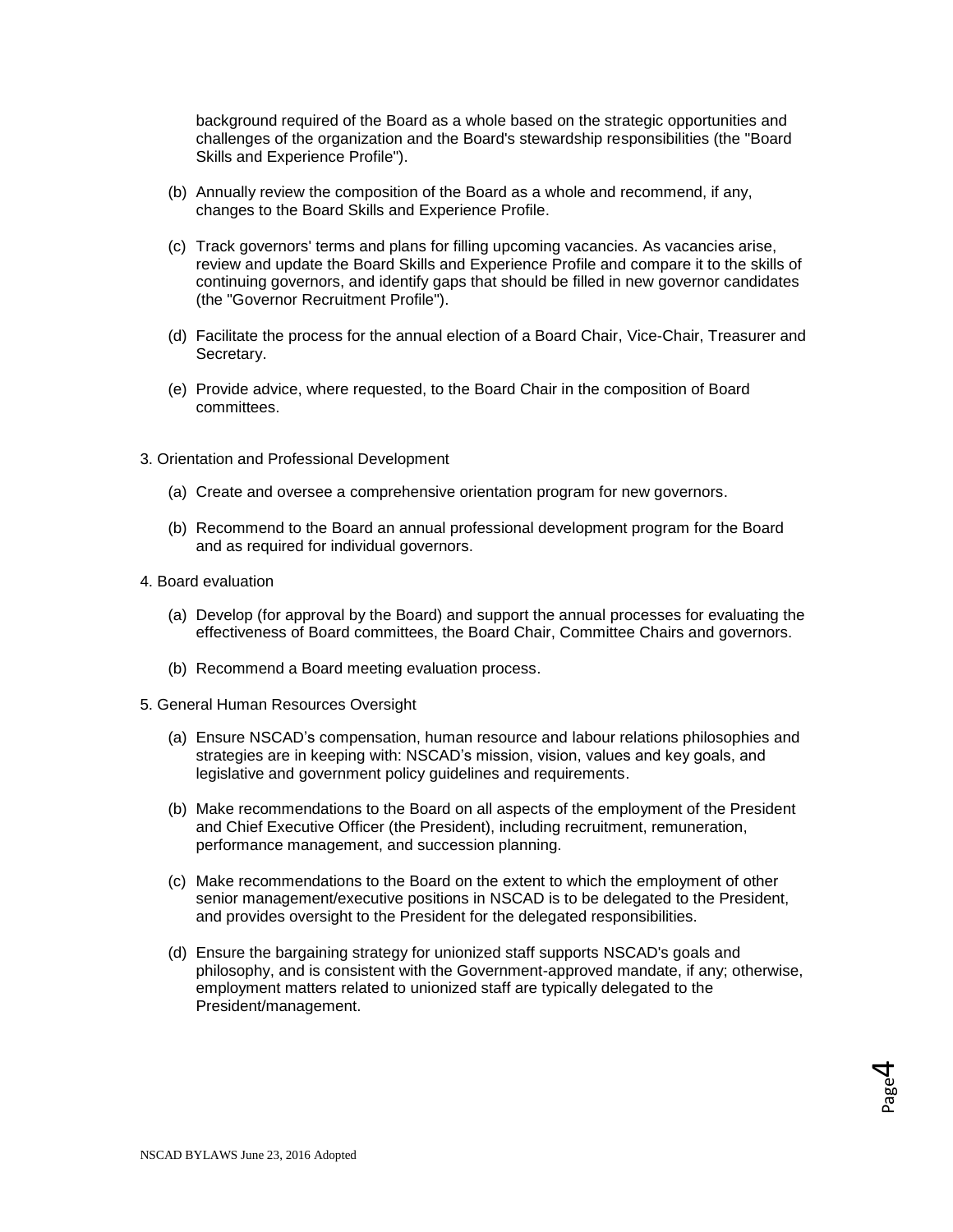#### 6. Compensation

- (a) Review and recommend to the Board the compensation philosophy and guidelines for the President and senior management, including salary, incentive awards, perquisites, benefits and other remuneration.
- (b) Review and recommend to the Board annual compensation for the President including: salary, incentive awards, perquisites, benefits and other remuneration.
- (c) Review (and approve, depending on the extent of delegation the President) the President's recommendations regarding annual compensation for senior management, including salary, incentive awards, perquisites.
- (d) May periodically appoint a third-party consultant to advise the Board on the compensation program for the President and senior management compensation program for the President.
- (e) Stay informed of good practices in executive compensation issues relevant to the mandate of the Committee.
- 7. Recruitment of the President
	- (a) Recommend to the Board the process to be undertaken to recruit the President, including the composition of the Search Committee.
	- (b) Recommend to the Board the parameters of the President's terms of employment.
	- (c) Review (and approve, depending on the extent of delegation to the President) the President's recommendations regarding on the terms and conditions of employment and severance arrangements for senior management/executive positions; these arrangements must be in keeping with the relevant legislative/policy limits (e.g. employment standards legislation).
- 8. Presidential Evaluation
	- (a) Review and recommend the President's annual goals and objectives to the Board.
	- (b) Recommend the President's evaluation process to the Board.
	- (c) Lead and oversee the implementation of the President's evaluation process.
- 9. Succession Planning
	- (a) Review and recommend to the Board a succession plan to deal with a planned or unplanned departure of the President.
	- (b) If there are no President Succession candidates internal to NSCAD, consults with an external advisor regarding potential external candidates.
	- (c) Provide overall guidance, context and oversight to the President in his/her responsibility for succession planning for NSCAD.
	- (d) Annually review and verify for completeness, succession and development plans for management prior to the President's discussion of those plans with the Board.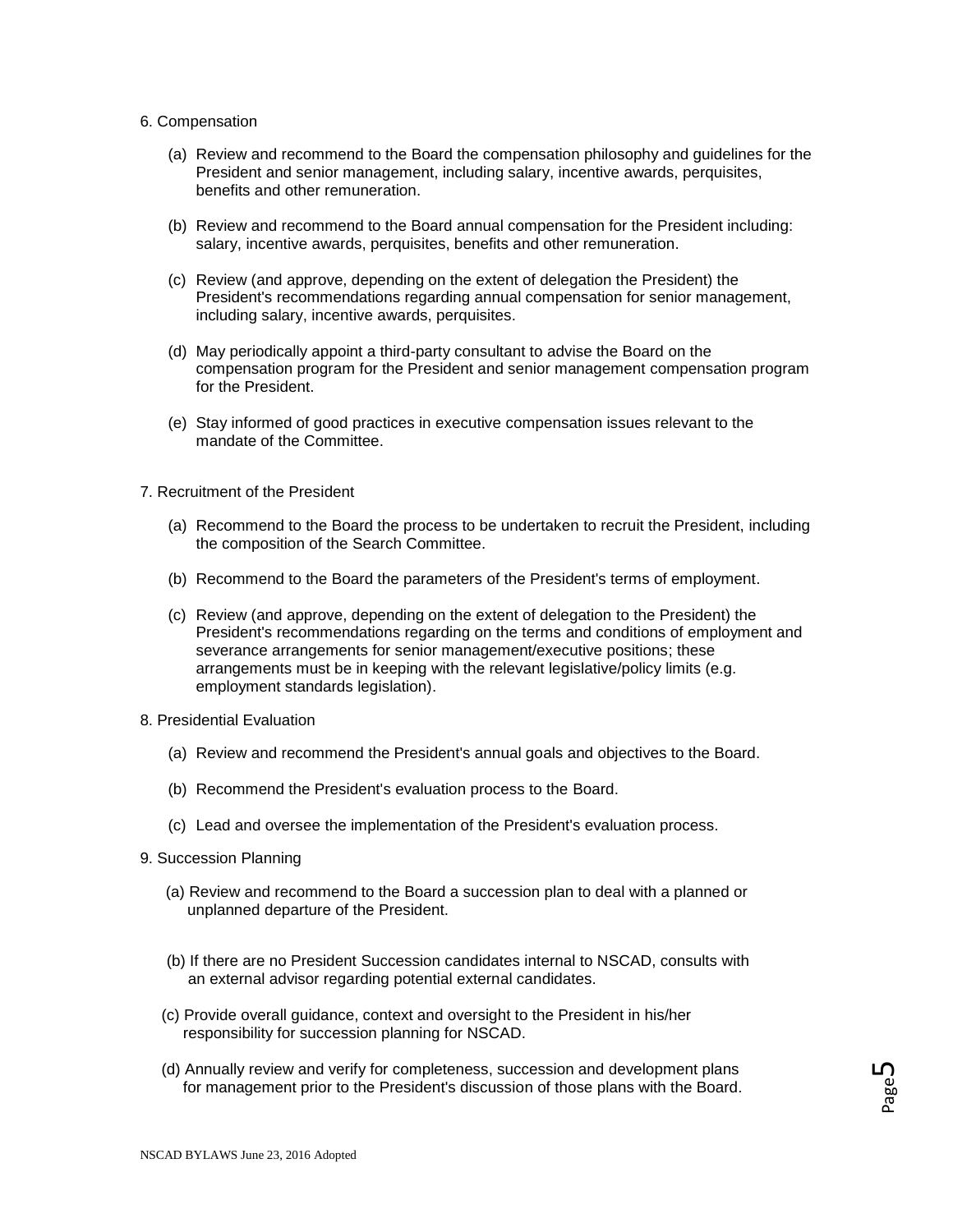- 10. Organizational Structure
	- (a) Review any significant changes to organizational structure recommended by the President, and make recommendations to the Board on those changes.
- 11. Labour Relations
	- (a) Ensure the bargaining strategy for unionized staff supports the NSCAD goals and philosophy.
	- (b) Recommend to the Board the general terms and guiding principles upon which management will be authorized to negotiate collective agreements.
- 12. Communications and Disclosure
	- (a) Periodically assess the organization's communication to stakeholders and the public with respect to its policies and practices in the area of corporate governance and recommend changes if any to the Board.
	- (b) Ensure NSCAD's public exposure requirements related to human resources including public disclosure of executive compensation (if any) are met.
- 13. Meetings and Organization

The Governance and Human Resources Committee:

- (a) Has a meeting calendar and annual work plan for the year.
- (b) Meets at least quarterly with pre-determined dates and agendas.
- (c) Holds special meetings as required.
- (d) Will hold *in-camera* sessions immediately before and/or after the Committee meetings; these sessions will be structured by the Committee Chair.
- 14. Minutes and Reporting Responsibilities
	- (a) A member of the administrative staff will act as the recording secretary for meetings of the Governance and Human Resources Committee. Minutes of the meeting will include highlights of major discussions and all recommendations, decisions and directives of the **Committee.**
	- (b) A draft copy of the minutes of each meeting, approved by the Committee Chair, will be circulated to the Committee prior to the next Committee meeting (where practicable) for approval by the Committee.
	- (c) The Chair of the Committee (or his/her designate) will present the Committee's report at the next scheduled Board meeting in such form and manner as required by the Board.
- 15. Confidentiality

All deliberations of the Committee, and all records, material and information pertaining to GHRC obtained by a member of the Committee shall be considered confidential. Committee members shall maintain the confidentiality of such deliberations, and shall safeguard such records, material and information from improper access. At no time will any Committee member use or disclose or divulge any confidential personal information for personal gain or for the benefit of others.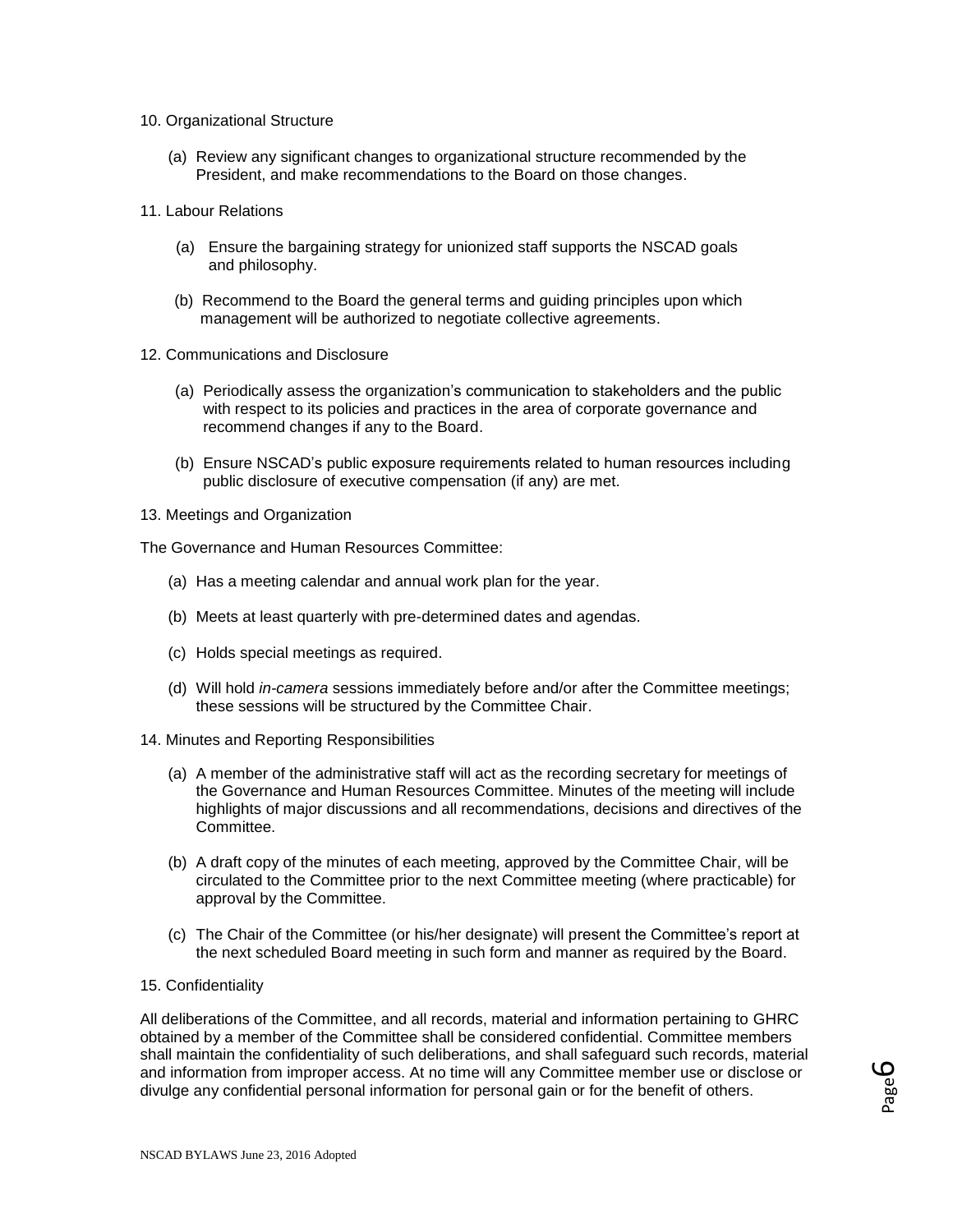### 16. Other

The Governance and Human Resources Committee will:

- (a) Annually review and receive approval from the Board of its Terms of Reference to ensure they meet the needs of the Board.
- (b) Annually assess its performance in carrying out its duties.
- (c) Through the Committee Chair, report regularly to the Board on the results of its activities in such manner approved by the Board.
- (d) Provide an orientation to new Committee members and ongoing training and development opportunities for its members.
- (e) May engage independent consultants as required to assist the Committee with its duties, subject to budgetary approval by the Board.

### **Article VI: Audit and Risk Oversight Committee**

- (a) The Audit Committee supports the NSCAD Board of Governors in the fulfillment of its stewardship responsibilities in the following areas: financial oversight, risk oversight, and monitoring the integrity of internal controls and management information systems.
- (b) The Audit Committee shall be constituted as follows:
	- (i) Chair of the Board.
	- (ii) Vice-Chair of the Board.
	- (iii) At least three other Governors of the Board.

(iv) The President who is an *ex officio* member of the Committee does vote, and f count in meeting requirements for a quorum.

- (c) The Chair of the Audit and Risk Oversight Committee is not the Chair of the Board.
- (d) A quorum for Committee meetings consists of four (4) voting members of the Committee.
- 2. The Audit and Risk Oversight Committee shall have the following responsibilities:
	- (a) Financial Systems, Risk and Internal Controls Oversight.

(i) Review and approve financial and performance information provided to government and stakeholders;

(ii) Review the quality and accuracy of financial and performance information to ensure it accurately and completely portrays NSCAD's economic circumstances;

(iii) Review significant accounting accruals, reserves, judgments and estimates, and any accounting policy changes for reasonableness and appropriateness.

(iv) Regularly review information related to NSCAD's risks, and management processes to mitigate these risks, to assess whether NSCAD has appropriate systems in place to identify and manage risks.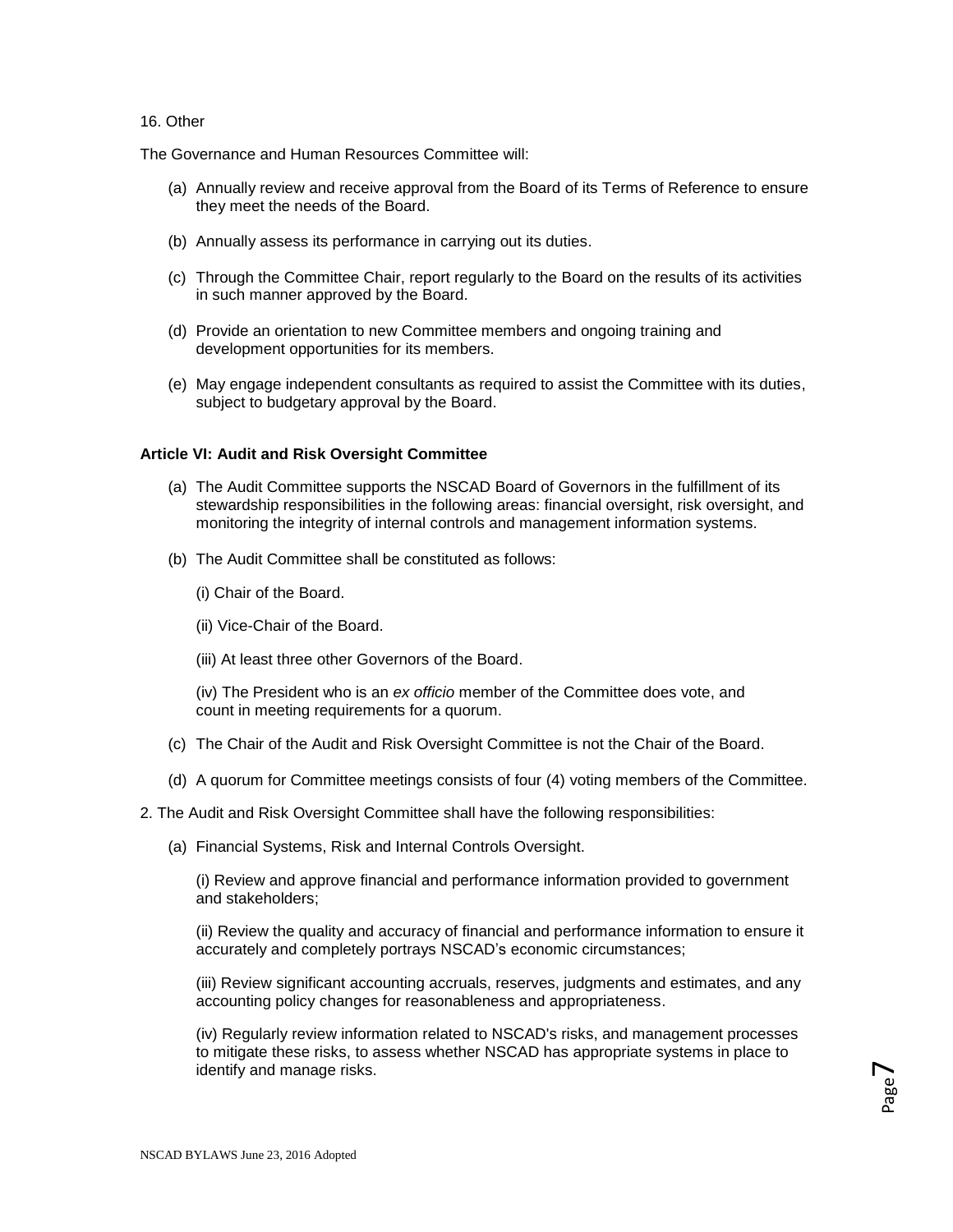(v) Ensure that the Board structure provides effective oversight of major risks and related mitigation systems.

(vi) Review NSCAD risk profile at least annually and be educated and aware of key warning signals that indicate problems (i.e. indicators of fraud, potential risks and exposure to the organization).

(vii) Regularly review NSCAD's internal control framework, including controls over financial reporting, information technology and data security, for adequacy and effectiveness. Such review will include audits of selected internal categories chosen by the committee, to be conducted by an internal or external auditor as appropriate.

(viii) Review all public reporting by NSCAD to ensure it represents a complete, accurate and balanced picture of NSCAD's performance and financial situation.

(b) External Audit Oversight

(i) Recommend the appointment and compensation of the external auditor.

(ii) Oversee the independence of the external auditor; the external auditor reports directly to the Audit Committee.

(iii) Work with the external auditor to define the purpose of the audit, identify areas for review, review and approve the audit plan, and review audit results.

(iv) Review and pre-approve any non-audit related services to be provided by the external auditor.

- (v) Meet with the external auditor at least twice per year.
- (vi) Hold *in-camera* meetings with the external auditor
- (c) Other Responsibilities

(i) Review the adequacy of NSCAD's insurance program, including Governors' and Officers' Liability insurance.

(ii) Review any legal pursuits/claims against NSCAD.

(iii) Monitor NSCAD's compliance with legislation, regulations, legislative mandate and public sector reporting requirements.

(iv) Set the ethical tone and ensure organizational ethics are maintained.

(v) Ensure that NSCAD establishes a formal safe disclosure policy, a code of conduct and a conflict of interest policy, and review the adequacy of the policies and the organization's adherence to them; make recommendations for changes to these policies to the Governance and Human Resources Committee of the Board.

(vi) Provide a direct link to provincial audit authorities such as the Auditor General's Office.

(vii) Review any proposed changes to the position of NSCAD's Chief Financial Officer.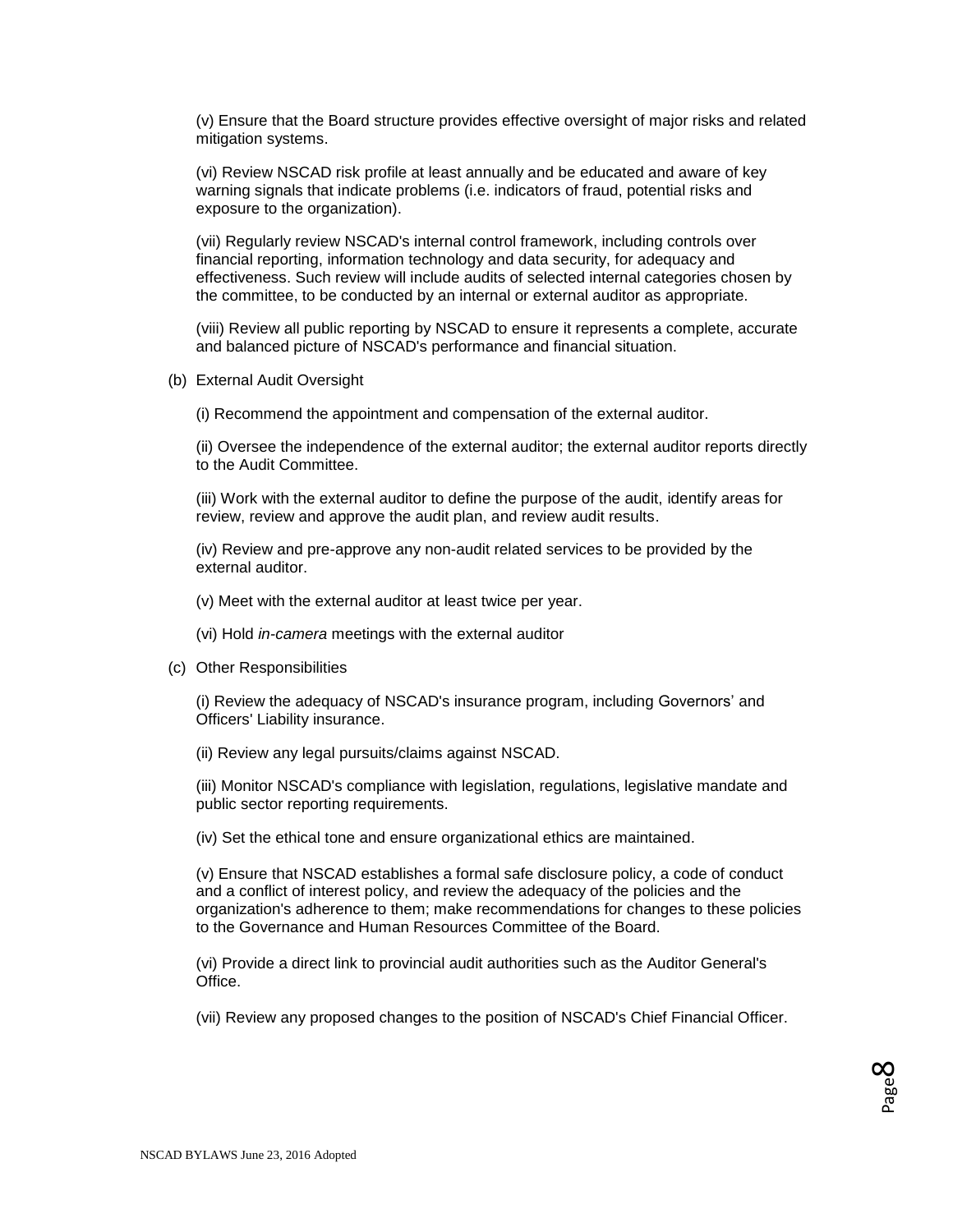### 3. Meetings and Organization

The Audit and Risk Oversight Committee:

- (a) Has a meeting calendar and annual work plan for the year.
- (b) Meets at least quarterly with pre-determined dates and agendas.
- (c) May, at the request of the Committee Chair, require the external auditor, Controller, Chief Financial Officer and other NSCAD executives to attend Committee meetings in an ex officio and non-voting capacity.
- (d) Holds special meetings as required.
- (e) Will hold *in-camera* sessions immediately before and/or after the Committee meetings; these sessions will be structured by the Committee Chair.
- 4. Minutes and Reporting Responsibilities

A member of the administrative staff will act as the recording secretary for meetings of the Audit and Risk Oversight Committee. Minutes of the meeting will include highlights of major discussions and all recommendations, decisions and directives of the Committee.

A draft copy of the minutes of each meeting, approved by the Committee Chair, will be circulated to the Committee prior to the next Committee meeting (where practicable) for approval by the Committee.

The Chair of the Committee (or his/her designate) will present the Committee's report at the next scheduled Board meeting in such form and manner as required by the Board.

#### 5. Confidentiality

All deliberations of the Committee, and all records, material and information pertaining to AROC obtained by a member of the Committee shall be considered confidential. Committee members shall maintain the confidentiality of such deliberations, and shall safeguard such records, material and information from improper access. At no time will any Committee member use or disclose or divulge any confidential personal information for personal gain or for the benefit of others.

#### 6. Other

The Audit and Risk Oversight Committee will:

- (a) Annually review and receive approval from the Board of its Terms of Reference to ensure they meet the needs of the Board.
- (b) Annually assess its performance in carrying out its duties.
- (c) Through the Committee Chair, report regularly to the Board on the results of its activities in such manner approved by the Board.
- (d) Provide an orientation to new Committee members and ongoing training and development opportunities for its members.
- (e) May engage independent consultants as required to assist the Committee with its duties, subject to budgetary approval by the Board.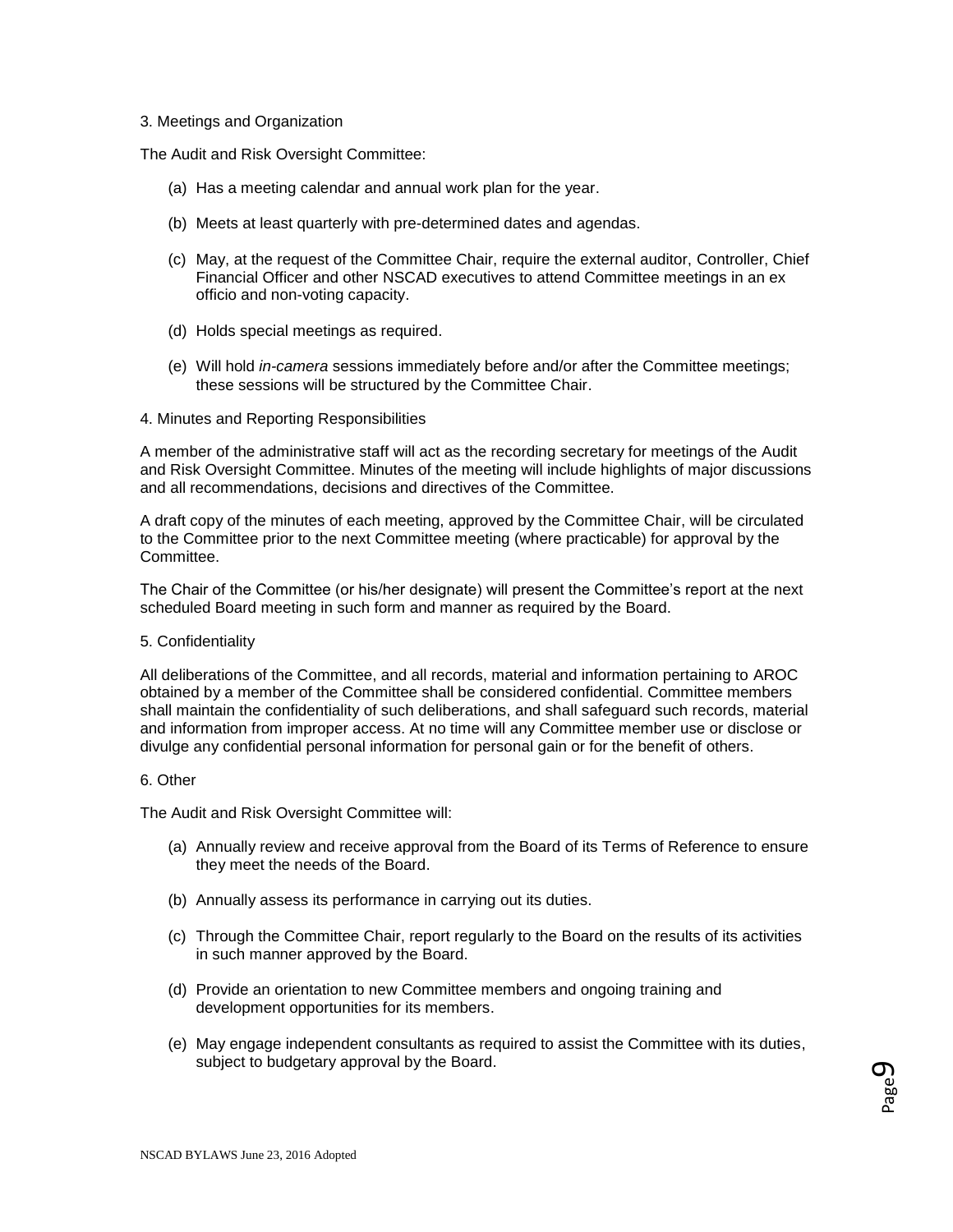The Chief Financial Officer will be the senior administrator designated to support the work of the Audit Committee.

### **Article VII: Advancement Committee**

1. The general purpose of the Advancement Committee is to:

- (a) Support the Board's stewardship responsibilities relating to strategic planning and advancement.
- (b) Provide active leadership in support of the Advancement Office's efforts in such areas as fundraising and friend-raising.

(c) The Advancement Committee shall be appointed by the Board and shall be constituted as follows:

- i. The Chair or the Vice-Chair of the Board as decided by the Governance & Human Resources committee, who is an *ex officio* member of the Committee but does vote and count in meeting requirements for a quorum;
- ii. one other Officer of the Board;
- iii. one Governor of the Board, elected to the Board by the Faculty;
- iv. one Governor of the Board, elected by the Council or governing body of the students;
- v. three other Governors of the Board; and
- vi. The President who is an *ex officio* member of the Committee but does vote and count in meeting requirements for a quorum.

(d) The Advancement Committee may increase the number of its non-voting members as needed.

(e) A quorum for Committee meetings consists of four (4) voting members of the Committee.

#### 2. Specific Responsibilities

The Advancement Committee is delegated the following responsibilities:  $\cdot$ 

(a) Strategic Planning Oversight

(i) Recommend to the Board a strategic planning cycle;

(ii) Recommend to the Board a strategic planning process;

(iii) Monitor the implementation of the strategic planning process and make recommendations for potential changes to that process for the next round of strategic planning based upon NSCAD's experience with the current process; and

(iv) Review annually, through a report from the President, NSCAD's progress in relation to its approved Strategic Plan.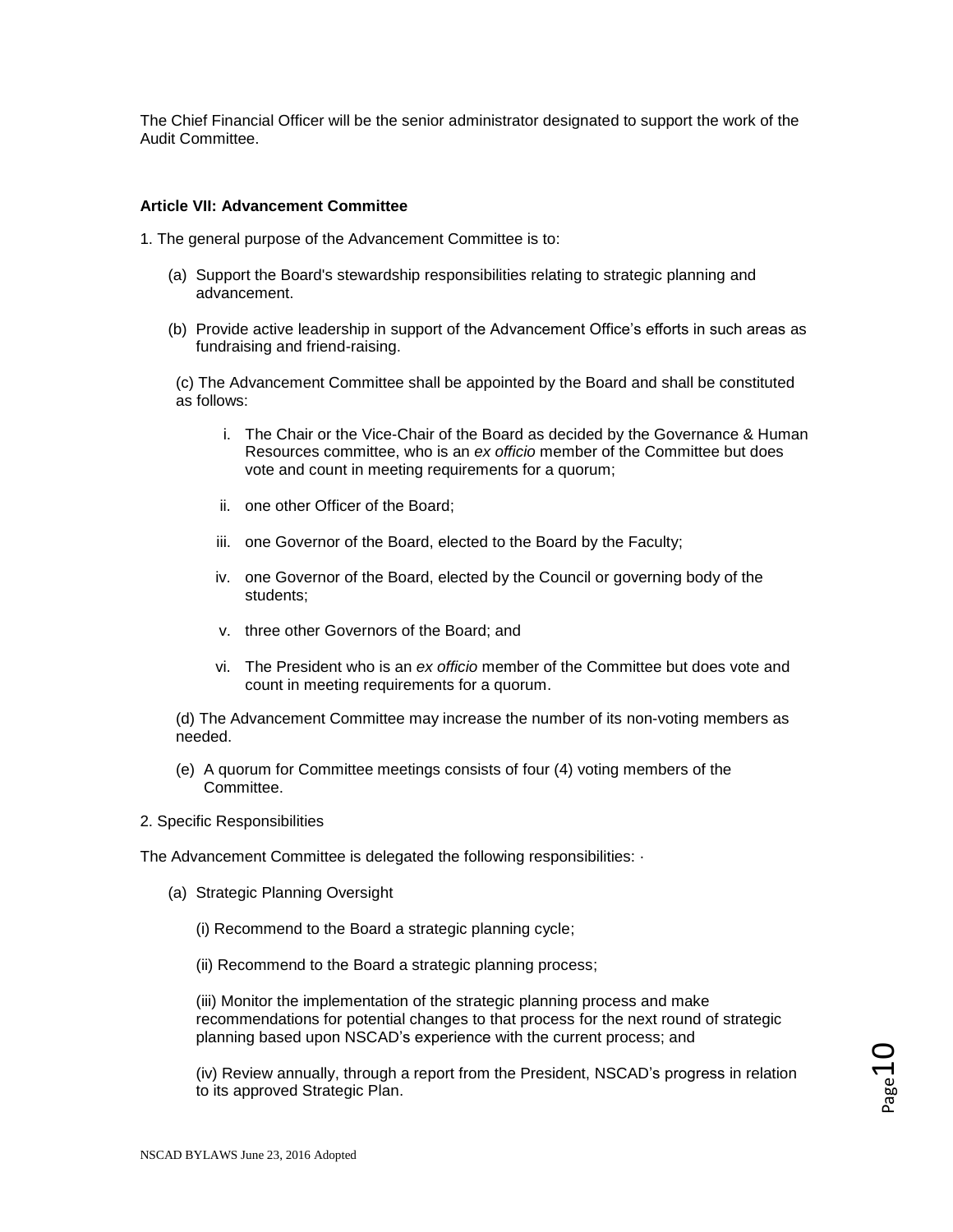- 3. Advancement Plans and Policies
	- (a) Identify, develop/study and recommend advancement-related governance policies to the Board for approval.
	- (b) Study and make recommendations to the Board on any new and significant advancement initiatives (e.g., capital campaigns, etc.).
	- (c) Review the annual advancement plan (and goals) for NSCAD prepared by the Administration and the related budget.
	- (d) Monitor advancement-related best practices for post-secondary education institutions and make recommendations to the Board regarding the continuous improvement of advancement efforts at NSCAD.
- 4. Monitoring Advancement Achievements
	- (a) Monitor NSCAD's progress in relation to the advancement plan/budget.
	- (b) Identify appropriate benchmarks for measuring the effectiveness and efficiency of NSCAD's advancement efforts and monitor its performance in relation to those benchmarks.
- 5. Engagement of the Board and NSCAD Community
	- (a) Work with the Advancement Office to effectively engage all Board members in fundraising and friend-raising activities, such as prospect identification, donor cultivation, introductions, specific case development, gift solicitations, recognition and stewardship.
	- (b) Work with the Advancement Office to establish and implement a system of recognition for board and other volunteers who are active in fundraising.
	- (c) Work with the Advancement Office to identify and recruit the right leaders for any major fundraising campaign.
	- (d) Monitor the Advancement Office's efforts to educate the NSCAD community on the importance of additional funding to ensure the future of NSCAD.
- 6. Stakeholder Relations and Communications
	- (a) Recommend to the Board a stakeholder relations and communication policy communications policy (and any changes thereto).
	- (b) Review the annual stakeholder relations and communications plan and report highlights of same to the Board.
	- (c) Monitor the quality of NSCAD's relationships with key external stakeholders (e.g., Government, alumni, etc.).
- 7. Meetings and Organization

The Advancement Committee:

(a) Has a meeting calendar and annual work plan for the year.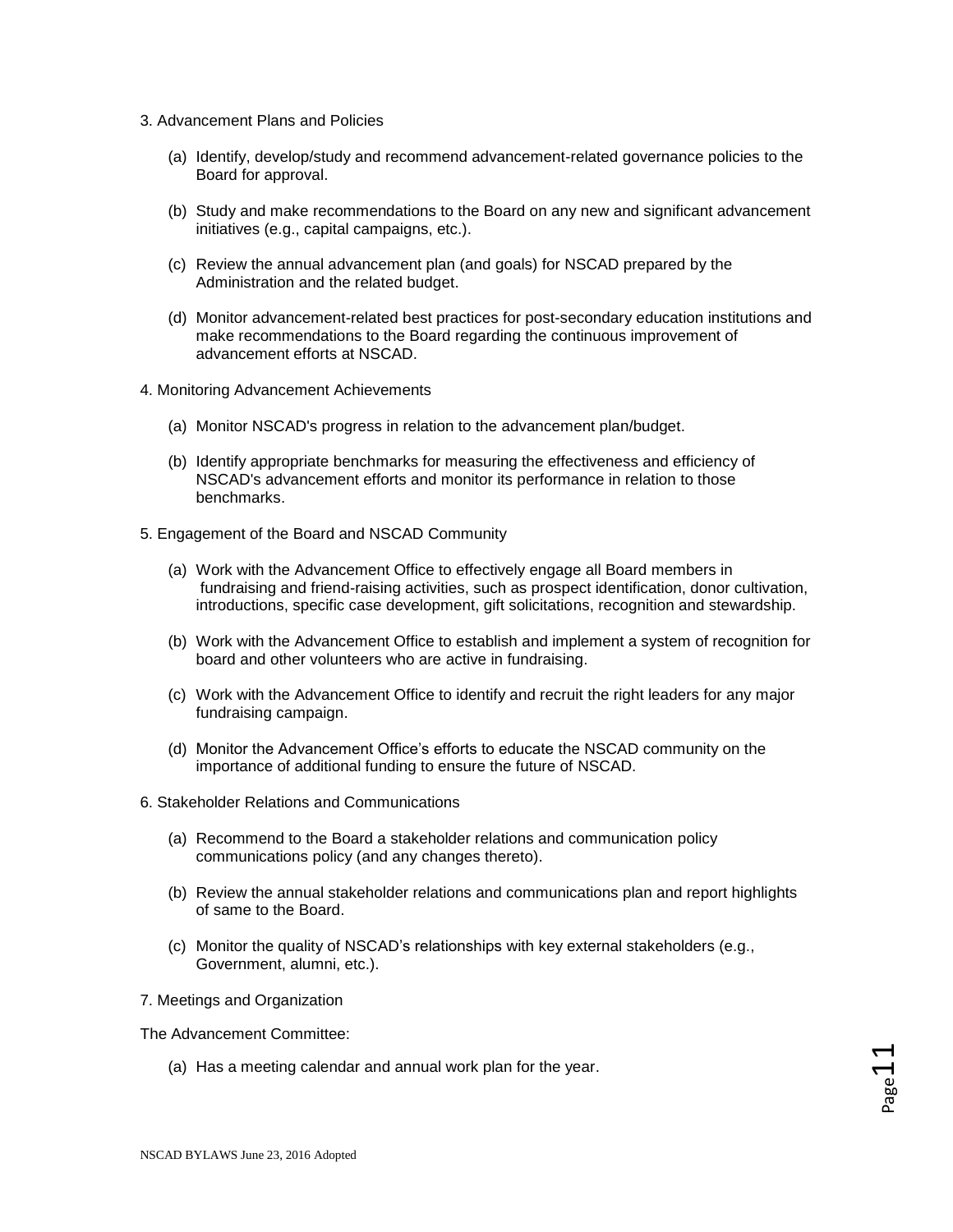- (b) Meets at least quarterly with pre-determined dates and agendas.
- (c) Holds special meetings as required.
- (d) Will hold *in-camera* sessions immediately before and/or after the Committee meetings; these sessions will be structured by the Committee Chair and include the President.
- 8. Minutes and Reporting Responsibilities

A member of the administrative staff will act as the recording secretary for meetings of the Advancement Committee. Minutes of the meeting will include highlights of major discussions and all recommendations, decisions and directives of the Committee.

A draft copy of the minutes of each meeting, approved by the Committee Chair, will be circulated to the Committee prior to the next Committee meeting (where practicable) for approval by the Committee.

The Chair of the Committee (or his/her designate) will present the Committee's report at the next scheduled Board meeting in such form and manner as required by the Board.

### 9. Confidentiality

All deliberations of the Committee, and all records, materials and information pertaining to the Advancement Committee obtained by a member of the Committee shall be considered confidential. Committee members shall maintain the confidentiality of such deliberations, and shall safeguard such records, material and information from improper access. At no time will any Committee member use or disclose or divulge any confidential personal information for personal gain or for the benefit of others.

### 10. Other

The Advancement Committee will:

- (a) Annually review and receive approval from the Board of its Terms of Reference to ensure they meet the needs of the Board.
- (b) Annually assess its performance in carrying out its duties.
- (c) Provide an orientation to new Committee members and ongoing training and development opportunities for its members.
- (d) May engage independent consultants as required to assist the Committee with its duties, subject to budgetary approval by the Board.

The Director of University Relations will be the member of NSCAD administration designated to support the work of this Committee.

# **Article VIII: Financial and Physical Resources Committee**

1. The Financial and Physical Resources Committee supports the NSCAD Board of Governors in the fulfillment of its stewardship responsibilities in the following areas: oversight of NSCAD's financial planning and policy framework including multi-year financial plans and annual budgets; monitoring NSCAD's ongoing financial performance and needs; oversight of NSCAD's investments; and oversight of NSCAD's short and long-term plans for its physical facilities.

(a) The Financial and Physical Resources Committee shall be constituted as follows: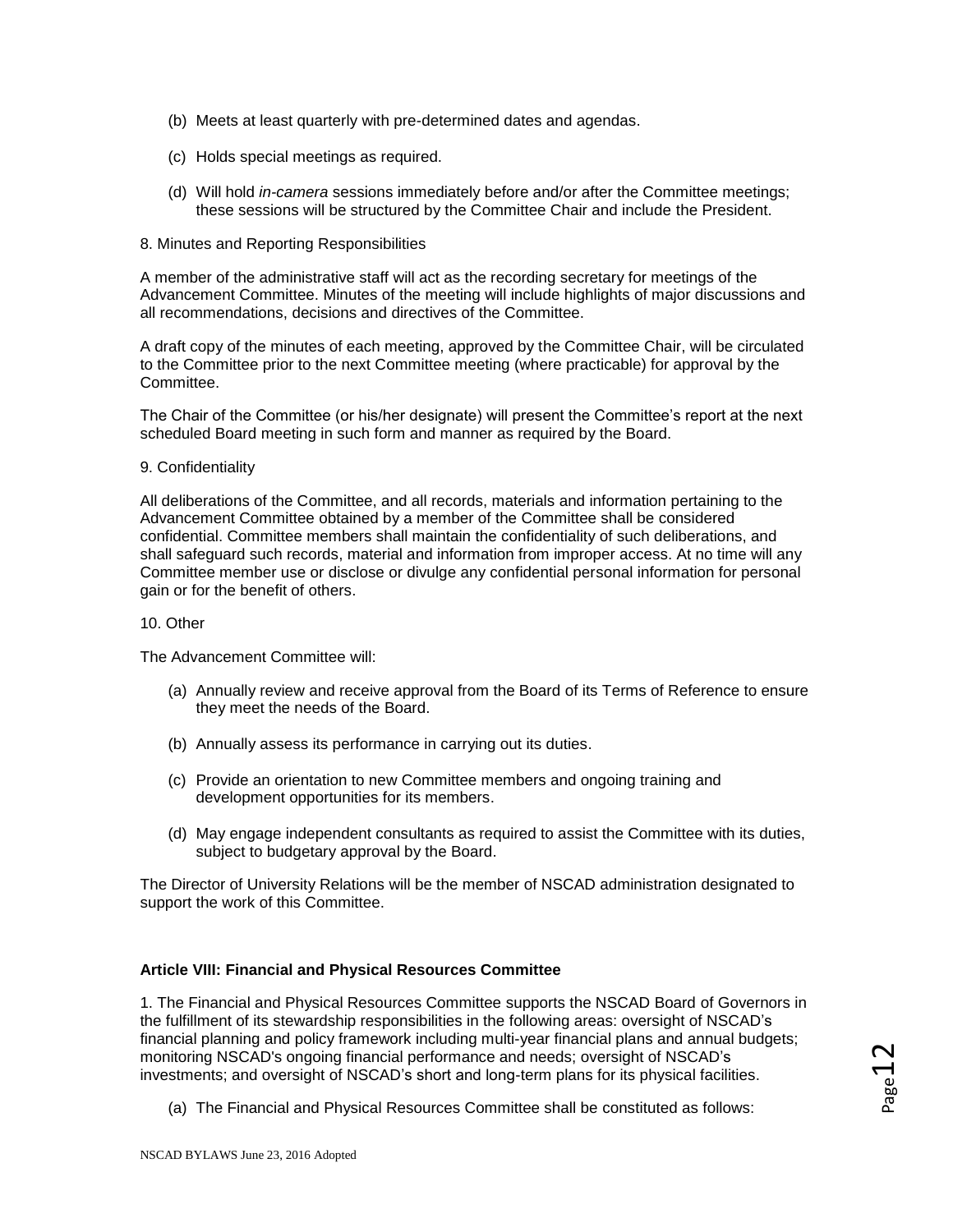(i) The Chair or Vice-Chair of the Board as decided by the Governance & Human Resources committee, who is an *ex officio* member of the Committee but does vote and count in meeting requirements for a quorum;

(ii) the Treasurer of the Board;

(iii) one Governor who is elected to the Board by the Faculty;

(iv) one Governor who is appointed to the Board by the Council or governing body of the students;

(v) three (3) other Governors of the Board; and

(iv) the President who is an *ex officio* member of the Committee but does vote and count in meeting requirements for a quorum.

(v) Two (2) members from the outside community will be appointed to the Investment Committee and will be non-voting.

(b) A quorum for Committee meetings consists of four (4) voting members of the Committee.

### 2. Specific Responsibilities

The Financial and Physical Resources Committee has the following specific responsibilities:

(a) Financial Planning and Policies

(i) Ensure that NSCAD develops multi-year financial plans that reflect NSCAD's strategic plans.

(ii) Annually review updated multi-year financial plans prepared by NSCAD's senior administration.

(iii) Review and recommend to the Board the adoption of an annual business plan and budget.

(iv) Understand the risks associated with NSCAD's finances and the main systems that are in place to manage and mitigate those risks.

(v) Ensure that NSCAD has appropriate contingency plans in place to deal with unforeseen circumstances affecting NSCAD's finances.

(vi) Annually review NSCAD's financial policies and reviews and recommend to the Board any management recommendations for changes to these policies.

(b) Monitoring of Financial Performance

(i) Receive and review quarterly financial results with variance analysis and monitor any corrective action to be undertaken by senior administration.

(ii) Highlight significant issues relating to NSCAD's ongoing financial performance to the Board.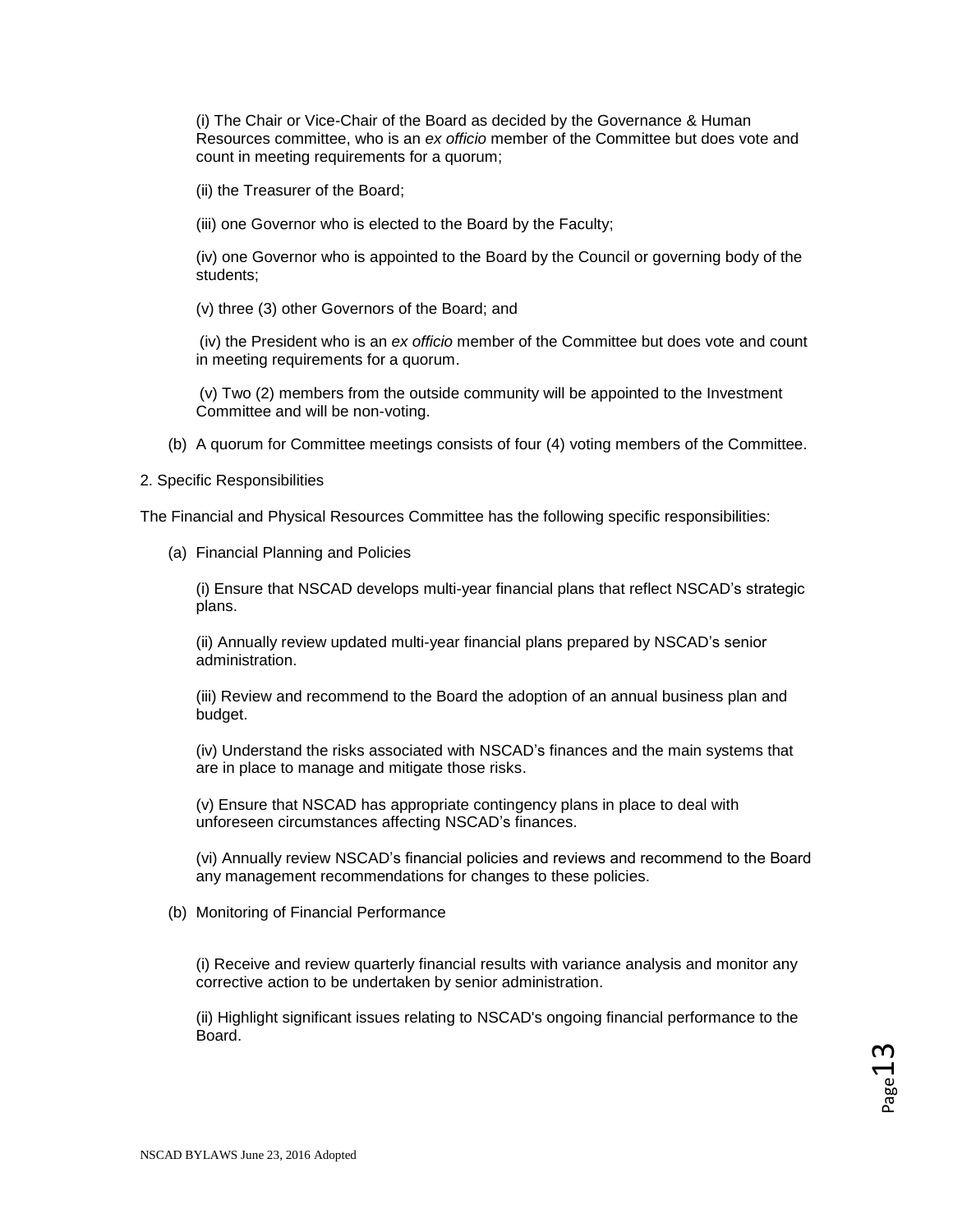### (c) Investment Oversight

(i) Ensure that NSCAD's investment and endowment funds and policies are clearly explained and reviewed with the full Board on an annual basis.

(ii) Recommend investment and endowment policies (and any changes thereto) to the Board.

(iii) Consider how investment and endowment funds should be managed.

(iv) Recommend to the Board the appointment or termination of any external investment managers.

(v) Develop the criteria against which the performance of external investment managers will be evaluated on an annual basis.

(vi) Monitor the performance of NSCAD's investment and endowment funds;

(vii) Recommend to the Board the disbursement levels that are appropriate from endowed funds while maintaining the integrity of the funds capital; and

(d) Physical Facilities

(i) Ensure that NSCAD has a long-term facilities plan in place that supports its strategic direction;

(ii) Understand the risks associated with NSCAD's physical facilities and the main systems that are in place to manage or mitigate those risks;

(iii) Monitor the implementation of NSCAD's short to medium-term facilities plan;

(iv) Recommend to the Board the allocation of financial resources to support the implementation of NSCAD's short to medium-term facilities plan (as part of the annual budget approval process); and

(v) Ensure that NSCAD has a business continuity policy/plan in place to ensure continued operations in the event of damage to or loss of any or all of its physical assets.

### 3. Meetings and Organization

The Financial and Physical Resources Committee will:

- (a) Have a meeting calendar and annual work plan for the year.
- (b) Meet at least quarterly with pre-determined dates and agendas.
- (c) May, at the request of the Committee Chair, require the external auditor, Controller, Chief Financial Officer and other NSCAD executives to attend Committee meetings in an ex officio and non-voting capacity.
- (d) Hold special meetings as required.
- (e) Will hold *in-camera* sessions immediately before and/or after the Committee meetings; these sessions will be structured by the Committee Chair.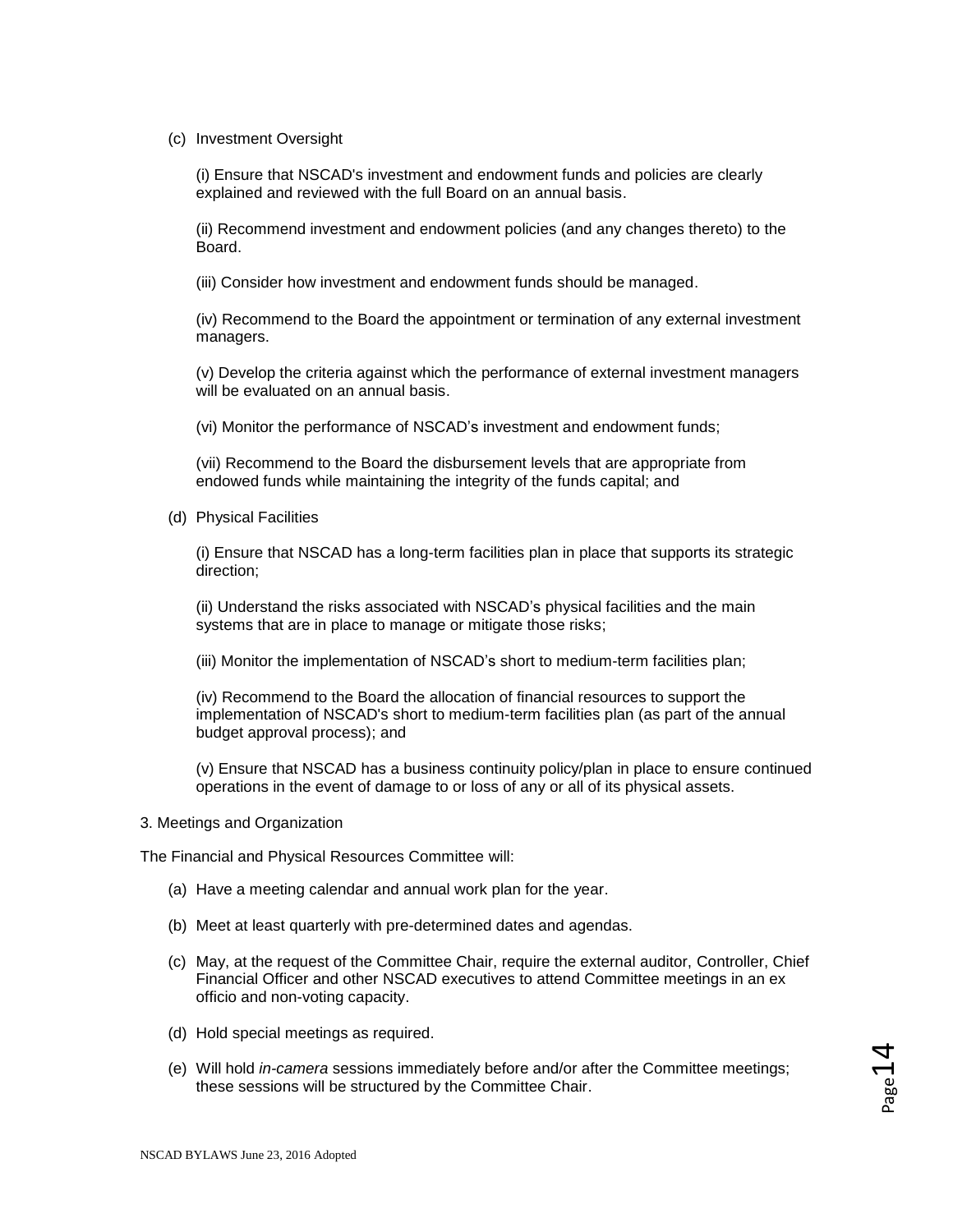### 4. Minutes and Reporting Responsibilities

A member of the administrative staff will act as the recording secretary for meetings of the Financial & Physical Resources Committee. Minutes of the meeting will include highlights of major discussions and all recommendations, decisions and directives of the Committee.

A draft copy of the minutes of each meeting, approved by the Committee Chair, will be circulated to the Committee prior to the next Committee meeting (where practicable) for approval by the Committee.

The Chair of the Committee (or his/her designate) will present the Committee's written report at the next scheduled Board meeting in such form and manner as required by the Board.

### 5. Confidentiality

All deliberations of the Committee, and all records, materials, and information pertaining to FPRC obtained by a member of the Committee shall be considered confidential. Committee members shall maintain the confidentiality of such deliberations, and shall safeguard such records, material and information from improper access. At no time will any Committee member use or disclose or divulge any confidential personal information for personal gain or for the benefit of others.

### 6. Other

The Financial and Physical Resources Committee will:

- (a) Annually review and receive approval from the Board of its Terms of Reference to ensure they meet the needs of the Board.
- (b) Annually assess its performance in carrying out its duties.
- (c) Provide an orientation to new Committee members and ongoing training and development opportunities for its members.
- (d) May engage independent consultants as required to assist the Committee with its duties, subject to budgetary approval by the Board.

The Chief Financial Officer will be the member of NSCAD administration designated to support the work of this Committee.

### **Article IX - Special Committees**

The Board may establish from time to time special committees as it deems necessary and assign to each appropriate duties.

### **Article X - Other Governors**

- 1. Life Governor
	- (a) The special group of interested persons formerly constituted as "Honourary Governors" are hereby reconstituted as "Life Governors". The Board may select each year individuals to hold for life the title of Life Governor, such individuals to be past Governors who have had a special interest in NSCAD as demonstrated by years of service, acceptance of offices and contributions of time and expertise.

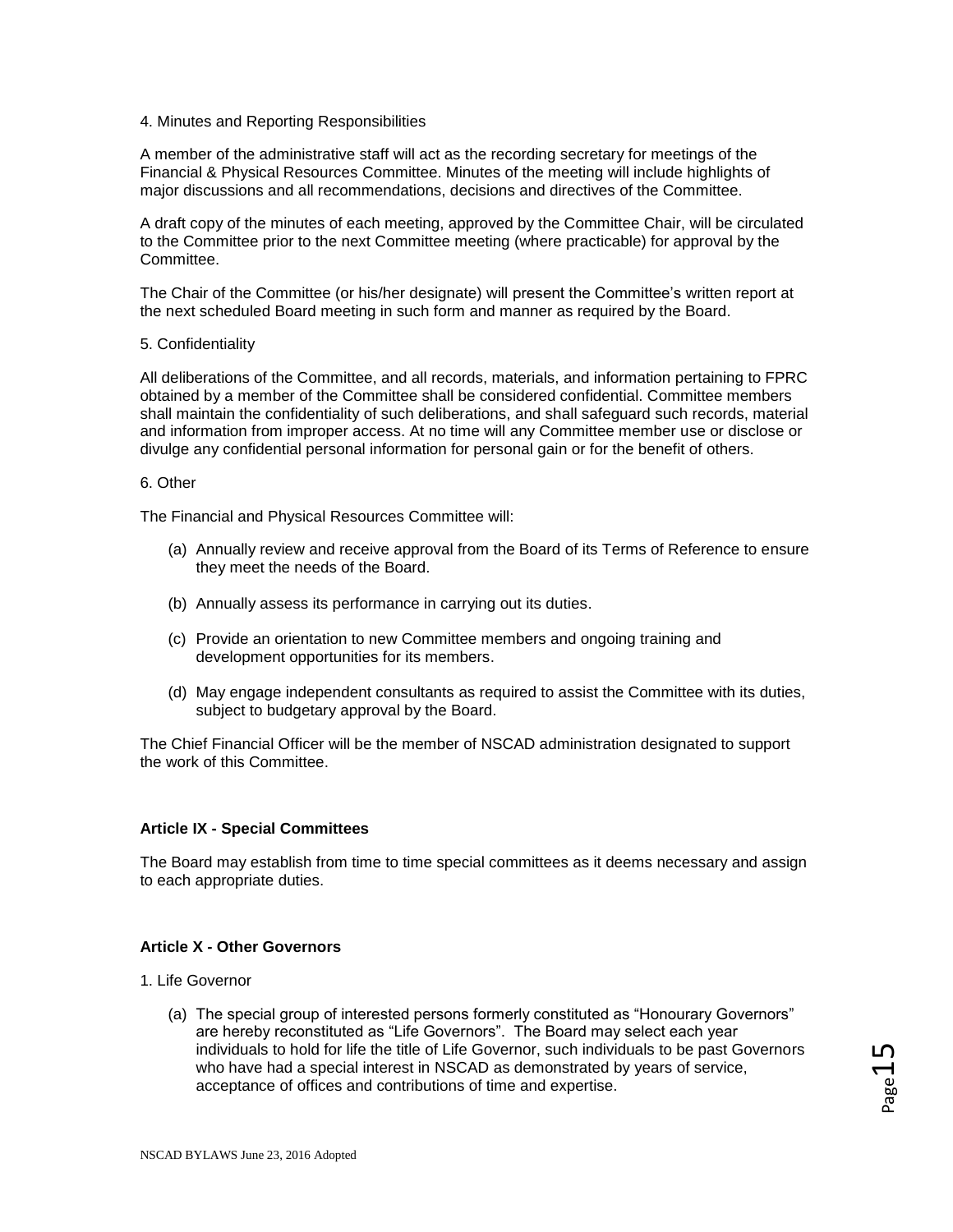- (b) Life Governors shall be appointed at the Annual General Meeting of the Board from a list of nominees to be submitted by the Nominating Committee.
- (c) Such Life Governors shall not be formally constituted.
- (d) By accepting the position, Life Governors will agree to continue their interest in NSCAD, and to be available as feasible and convenient, individually and collectively, to provide information and advice to the Board of Governors and/or its officers as, and/if, required.
- (e) NSCAD will, unless the Board determines otherwise, provide Life Governors with:
	- (i) a copy of the Annual Report.
	- (ii) an invitation to:
		- a) attend (but not vote at) the Annual General Meeting,
		- b) attend openings at the Gallery,
		- c) attend Graduations,
		- d) attend other NSCAD functions if deemed appropriate and subject to space and other limitations,
		- e) join such committees of the Board, as a non-voting member, as the Board considers appropriate.
- 2. Honourary Governors
	- (a) The title and position of "Honourary Governor" is hereby established. The Board may select each year individuals to hold the title of Honourary Governor, such individuals to have expressed special interest in NSCAD, but who, because of national or international location or previous commitment are unable to serve as full Governors.
	- (b) Honourary Governors shall be appointed from time to time for a five-year term, with the right to successive appointments, from a list of nominees to be submitted by the Nominating Committee.
	- (c) Such "Honourary Governors" shall not be formally constituted.
	- (d) By accepting the position, Honourary Governors will agree to continue their special interest in NSCAD, and to be available as feasible and convenient to provide service and advice to the Board of Governors and/or the Officers of NSCAD as, /and if, required.
	- (e) NSCAD will provide, unless the Board determines otherwise, such Honourary Governors with:
		- (i) a copy of the Annual Report.
		- (ii) an invitation, when available, to NSCAD functions including, but not limited to:
			- a) attend (but not vote at) the Annual General meeting,
			- b) attend scheduled or special Board meetings,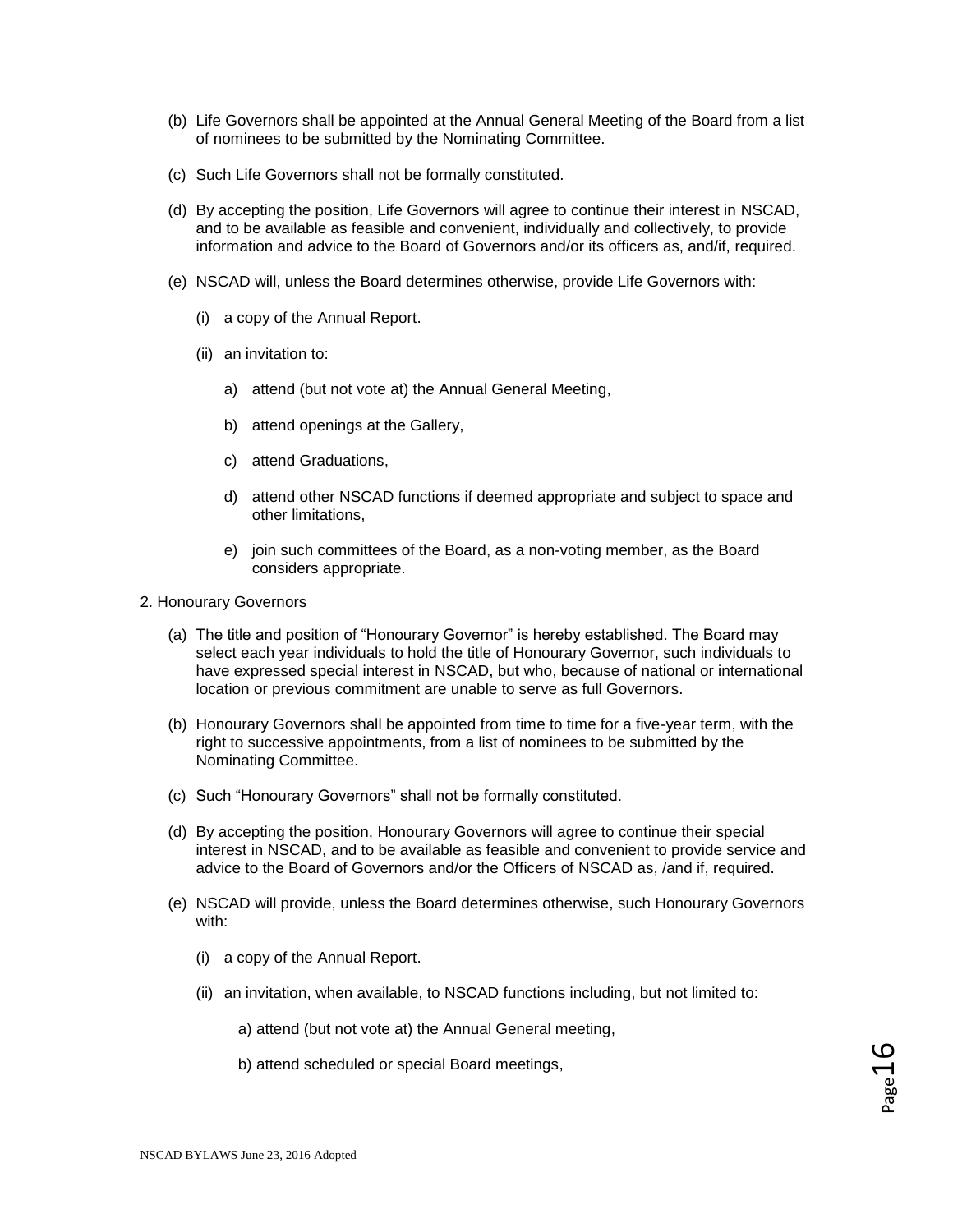- c) attend openings at the Gallery,
- d) attend Graduations,
- e) attend other NSCAD functions if deemed appropriate and subject to space and other limitation.
- 3. Life Fellow
	- (a) The title and position of "Life Fellow" is hereby established. The Board may select each year individuals to hold for life the title of "Life Fellow", such individuals who as faculty, alumni or practitioners, have made a significant, long term contribution to the art or cultural world.
	- (b) Life Fellows shall be appointed at the Annual General Meeting from a list of nominees to be submitted by the Honourary Degree Committee, for Board approval.

# **Article XI - General Procedures**

- 1. At all meetings of the Board and at all meetings of Committees the respective Chair may request the attendance of the Vice-President (Academic & Research), Vice-President (Finance & Administration), and the Dean, who may have special knowledge of subjects to be discussed.
- 2. The Chair of the Board may attend any or all Committee meetings. The President of the NSCAD may attend any or all Committee meetings. The Chair of the Board and the President, when in attendance at Committee Meetings, shall have full voting privileges and count towards quorum.
- 3. The Chair of each Committee shall give notice of all meetings of his/her respective Committee to the Chair of the Board, or in his/her absence to the Vice-Chair of the Board and to the President of the NSCAD, at the same time as the notice and with the same material as being sent to the respective Committee members.
- 4. As soon as feasible after every Committee meeting, the Chair shall submit a report in writing to the Chair of the Board, or in his/her absence to the Vice-Chair, and to the President.
- 5. The Officers shall submit to the Board within two weeks a report in writing for each Officers meeting held. (or remove altogether – no executive in place)

# **Article XII - Appointment of Governors to the Board by the Board**

When a Governor who was appointed in accordance with Section 5 (2) (g) of the Act, resigns or dies before the end of his/her appointment period as Governor, the Nominating Committee shall meet to consider nominations for such vacancy, and shall present in nomination to the Board at the second meeting of the Board following such vacancy, or if the second meeting be within less than two months then at the third meeting following such vacancy, a nomination for appointment to fill such vacancy; and the Board shall thereupon at such meeting appoint the said nominee or refer the matter back to the Nominating Committee for an alternative nomination.

Governor in Council appointments shall take effect on the date the Order in Council is issued.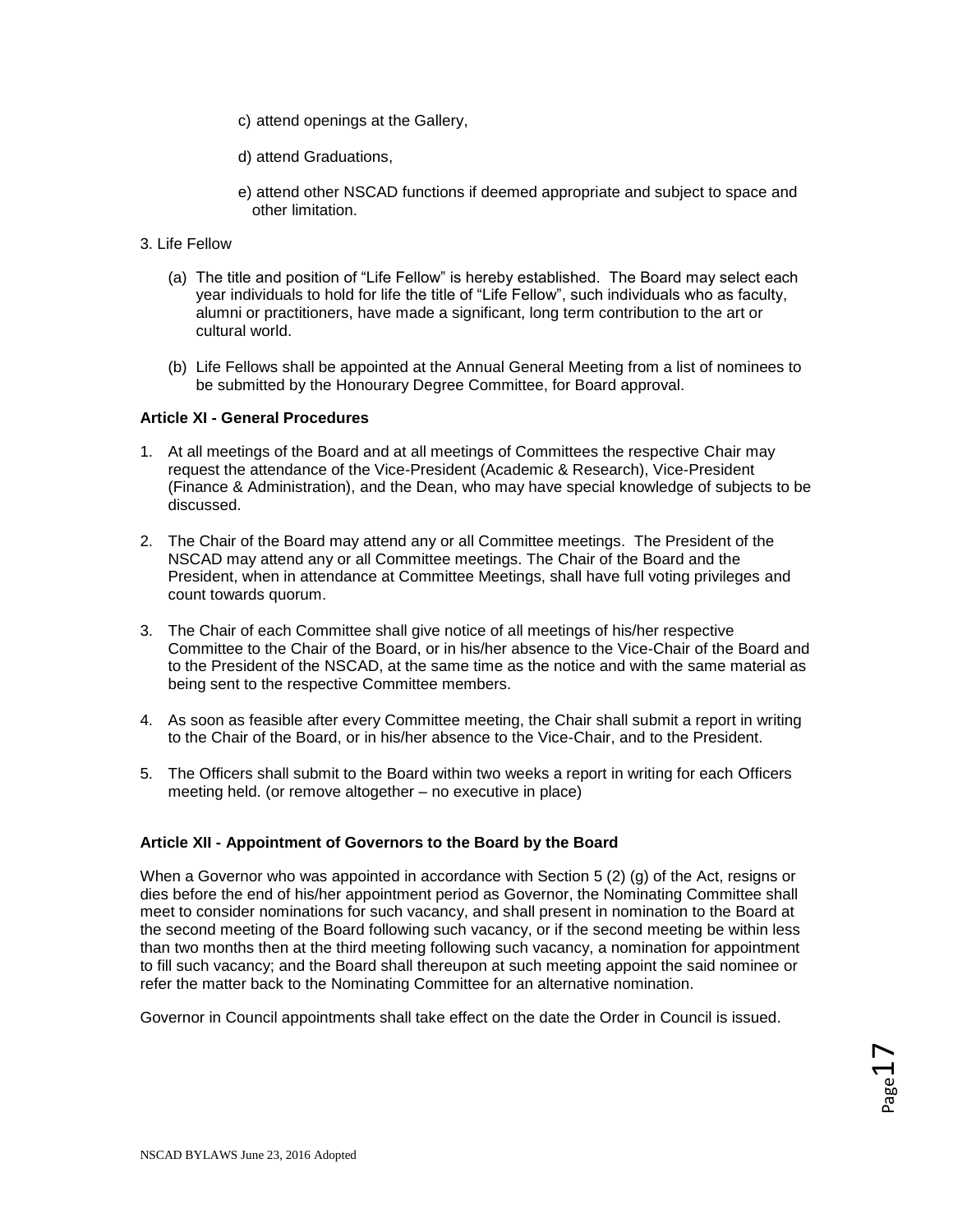## **Article XIII - Duties of Officers**

(a) The Chair shall:

(i) preside at meetings of the Board;

(ii) sign with one other officer on behalf of the Board, all leases, deeds, mortgages and contracts, and any other documents which require NSCAD seal; and

(iii) perform such other duties as ordinarily pertain to the office.

(b) The Vice-Chair shall:

(i) preside at meetings of the Board;

(ii) if the Chair is not available for signing, sign with one other officer on behalf of the Board all leases, deeds, mortgages and other contracts, and any other documents which require the NSCAD seal; and

(iii) perform such other duties as ordinarily pertain to the office.

(c) The Secretary shall:

(i) send out notices of meetings at least seven (7) clear days before the meeting;

- (ii) keep minutes of each meeting;
- (iii) attend to correspondence; and
- (iv) perform such other duties as ordinarily pertain to the office.
- (d) The Treasurer shall:

(i) have and exercise oversight over all financial matters of NSCAD;

(ii) have charge of the finances to the extent authorized by the Financil and Physical Resources Committee and the Board; and

- (iii) perform such other duties as ordinarily pertain to the office.
- (e) The Honorary Counsel shall:

(i) advise the Board, the Governance and Human Resources Committee and the Officers on legal questions as they may arise, and as to need or desirability to refer specific matters to outside counsel.

### **Article XIV - Voting**

- A) Members, including Chairs of the Board, of Committees, may vote on a question before such bodies.
- B) When a vote is tied, the Chair shall cast the deciding vote.
- C) In exceptional cases, or in cases where only minor items are being considered, materials may be circulated by e-mail for discussion and approval. A member may request a full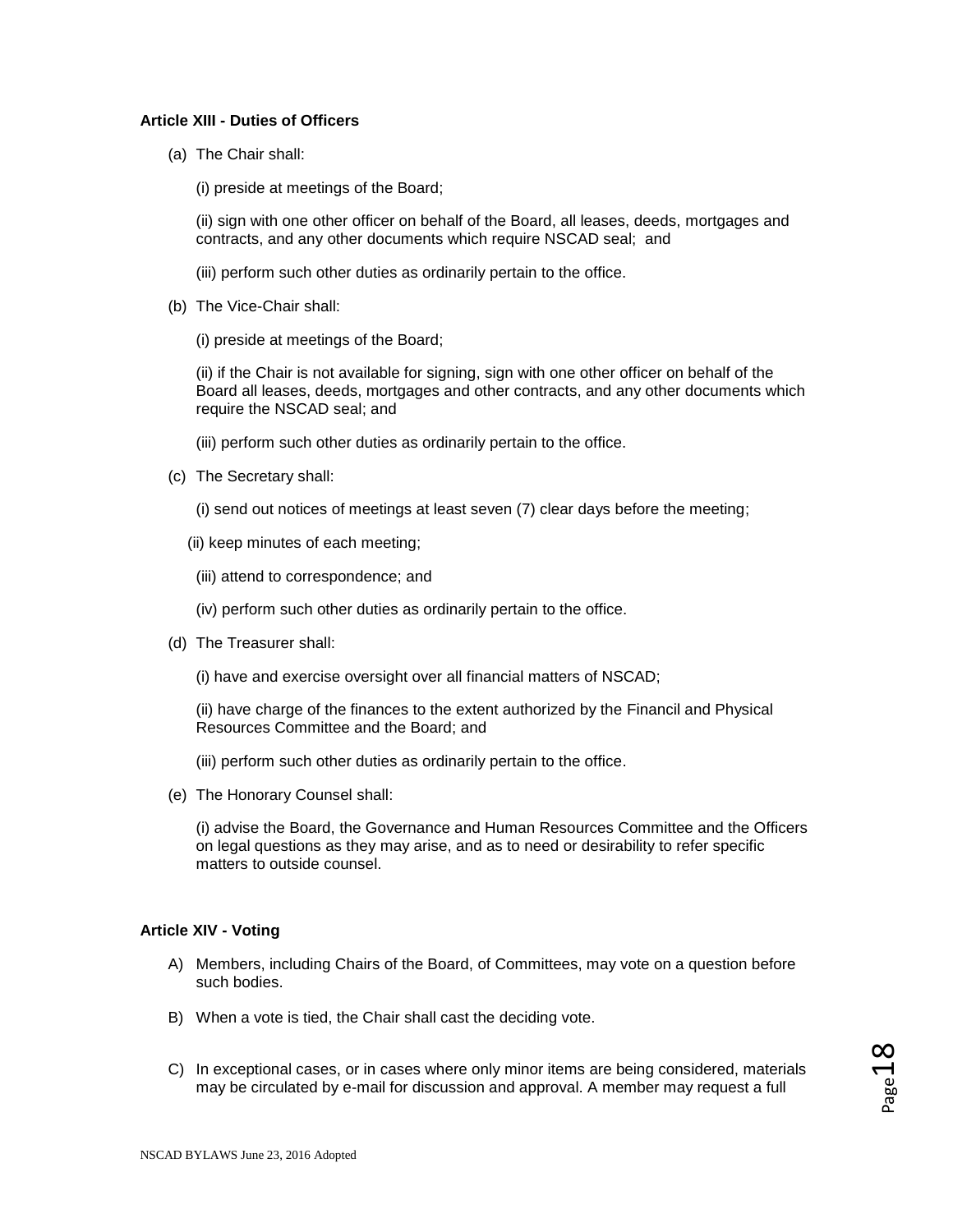meeting to discuss any material circulated by email before such a vote for approval is taken.

D) A vote by written resolution (through email voting) may be called if required in order to deal with a matter outside of a regularly scheduled Board meeting, at the determination of the Chair of either the Board or any of the respective Committees. The e-mail address that will be used is the one provided by the Board members and updated regularly. The regulations for e-mail votes of the Board of Governors are as follows:

a. Decision by e-mail votes shall require an eighty percent (80%) return of responses and a two thirds (66.6%) majority of those voting.

b. Three business days from date of e-mailing shall be allowed to complete the poll, from date of notification by e-mail.

c. Decisions taken by the Board of Governors by e-mail are deemed approved and will be announced by e-mail and documented by the University Secretary in the official record of the Board of Governors.

d. Committee decisions by e-mail will be recommended to the Board of Governors for approval at its next meeting.

A resolution approved by electronic mail ballot permitted by the Chair of the committee and passed by a majority of the committee members shall have the same force and effect as if passed at a regularly constituted meeting.

## **Article XV – Decisions**

Except as otherwise provided, the Board and its Committees shall make decisions by a majority of the members present.

### **Article XVI - Powers and Functions of the President**

The President, as the chief administrative and academic officer of NSCAD, shall supervise and direct the academic and administrative work of NSCAD, the Faculty, administrative staff and persons employed by NSCAD, and shall exercise such authority and perform such duties as are from time to time assigned to the President by the Board.

Without restricting the generality of the foregoing the President shall:

- (a) make recommendations to the Board respecting appointment to, promotions in, and removals from the Faculty and the administrative staff of NSCAD; and
- (b) report in writing to the Board at every meeting of the Board upon the state of NSCAD;

#### **Article XVII - Powers and Functions of the Members of the Faculty**

The Faculty of NSCAD may meet as a body and the body shall have the following powers and functions: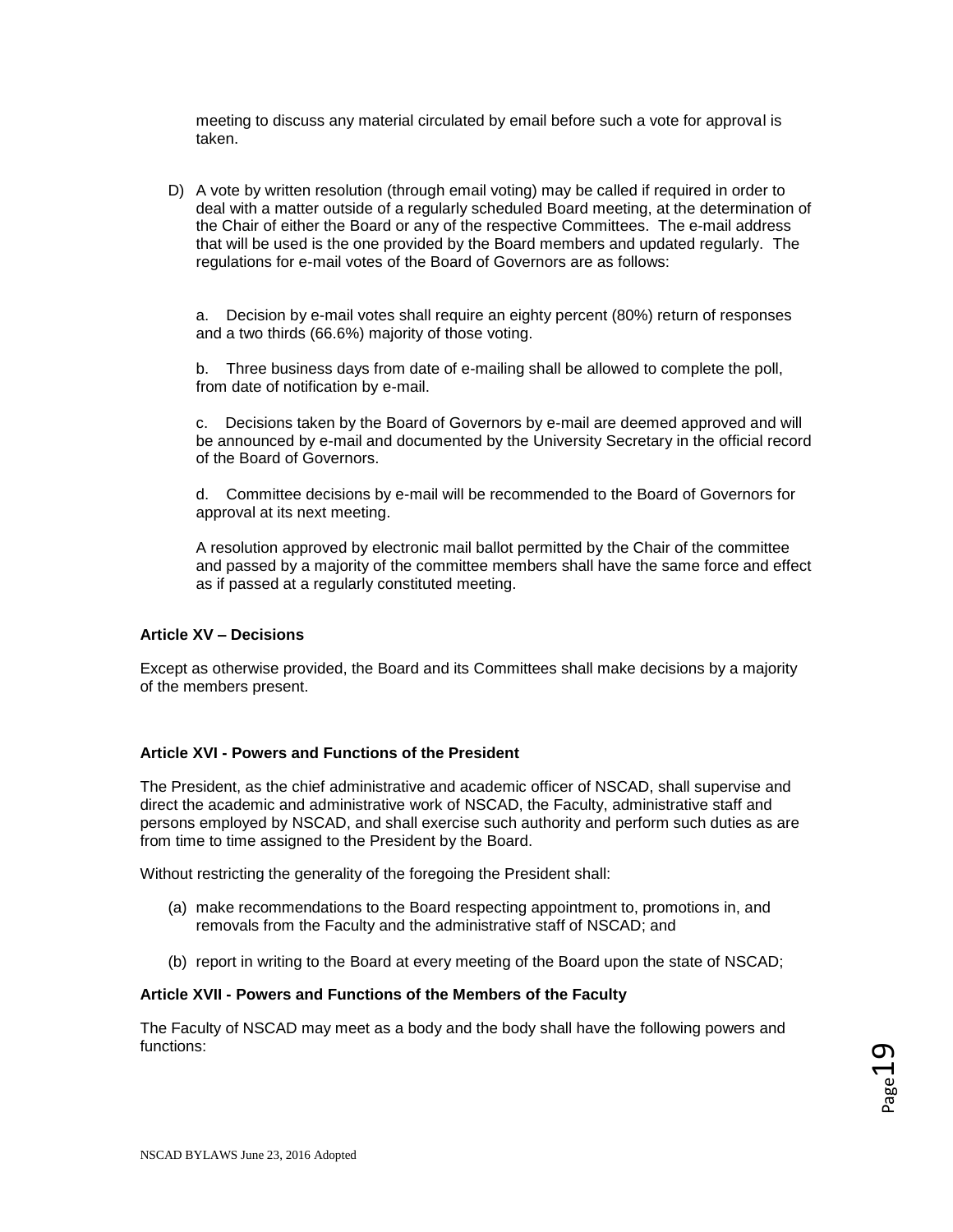- (a) to recommend to the President programs of study leading to such degrees, diplomas, and certificates or other recognitions as may be awarded by NSCAD;
- (b) to recommend to the President such regulations and provisions for the guidance of students and the Faculty of NSCAD as may be appropriate to carry out the teaching functions of the Faculty and to support the programs of study offered by NSCAD;
- (c) to call to the attention of the President any problems or other matters requiring consideration in the interest of NSCAD; and to recommend any actions, proposals or policies which, in its judgment, may be expected to further the purposes of NSCAD;
- (d) The President will convey these recommendations and concerns to the Board.

# **Article XVIII - The Awarding of Degrees, Diplomas and Certificates**

- (a) The Board of Governors shall establish the general areas of teaching and study that may be undertaken at NSCAD and shall designate the degrees, diplomas, certificates and any other awards given in recognition of successful work in these various areas of study.
- (b) The Chair of the Board, the Secretary of the Board, and the President of NSCAD, or any two of them on behalf of the Board of Governors, shall issue or cause to be issued such degrees, diplomas, certificates and other recognitions upon determination by the Faculty that the respective students have met the qualifications prescribed by the Board for the award of such recognition.
- (c) The Board of Governors, in consultation with the Faculty, may grant or confer honorary degrees, at its discretion.

### **Article XIX - Order and Procedure**

When a question of order or procedure arises, Parliamentary Rules accepted in Canada (Robert's Rules of Order, latest edition) shall be the authority.

### **Article XX - Amendment of the By-Laws**

If a Governor gives notice of motion to amend the By-Laws and sets forth the motion to amend at a meeting of the Board, the Board may amend the By-Laws at a subsequent meeting by a vote of twelve of the members of the Board in favour of the amendment.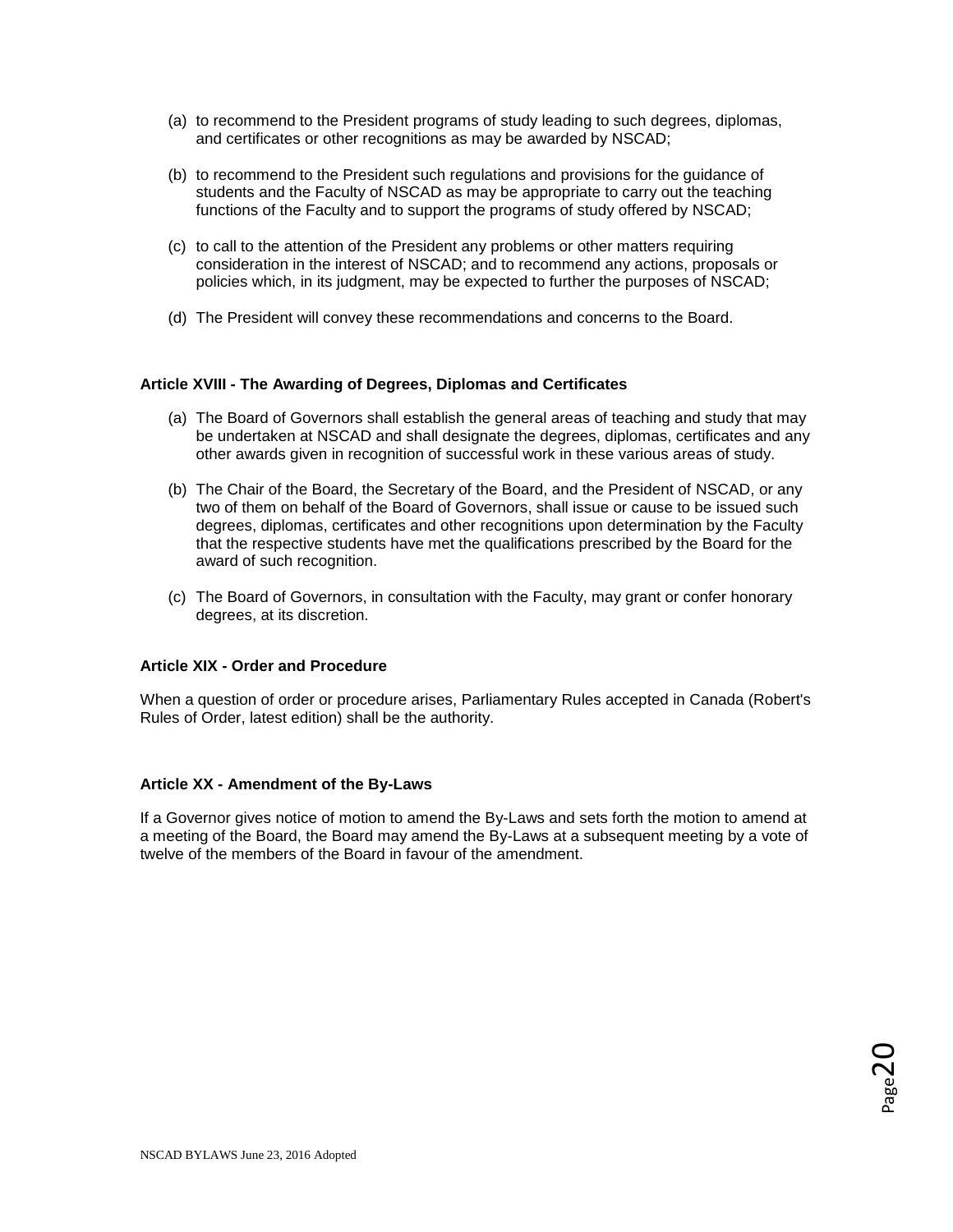# **APPENDIX A**

Passed by resolution of the Board of Governors on January 23, 1998

PURPOSE: The purpose of this by-law is to determine and clarify the role and responsibility of Faculty in the academic governance of NSCAD.

Note: in 2013, the Powers and Functions of the President, and the Powers and Functions of the Members of the Faculty were enshrined in the current By-Laws. The remaining appendix items are herein retained.

# BACKGROUND:

1. By s. 5 of the Nova Scotia College of Art and Design Act, the government, control, management and powers of NSCAD are vested in the Board.

2. By s. 7, the Board may appoint Faculty members and determine the duties of each member.

3. By s. 9(1), the Board may make by-laws determining the duties and functions of the Faculty.

4. The current by-laws, adopted February 4, 1993, deal with academic matters as follows:

### FRAMEWORK FOR ACADEMIC GOVERNANCE

5. The assignment of responsibility to the Faculty as set out below is made with the understanding that academic governance involves interests, issues and responsibilities so diverse as to make it advisable for the Board to seek the involvement of persons representing a broad array of insights and wisdom throughout NSCAD.

6. While the Board is ultimately responsible for all matters of control and management of NSCAD, including academic governance, it recognizes that the particular knowledge, experience and sensitivity of Faculty members make the Faculty most appropriate to deal with and be responsible for those aspects of academic governance set out below, and that in order to achieve optimal academic governance at NSCAD by working together, this by-law is passed.

## **ACADEMIC GOVERNANCE PROCEDURES**

1. Meetings of all Faculty committees will be open to the NSCAD community with the exception of meetings or the portions of meetings limited to the business of reviewing the status of individual students or Faculty members, and with the exception of meetings which a Faculty committee unanimously agrees to be held in private.

2. Appropriate notice of all meetings will be given.

3. Assignment of responsibility to the Faculty is made with the further understanding that:

(1) The Board of Governors will seek Faculty Committee and other reports, recommendations, and advice through the office of the President. The President shall receive on behalf of the Board, reports, recommendations and advice produced by the Faculty as it carries out its responsibilities.

(2) The President as the chief academic officer appointed by the Board to administer NSCAD, shall serve ex officio on standing Faculty committees, but shall not vote.

(3) Academic administrators shall be included in the Faculty governance structure. Apart from the President, all academic administrators with faculty appointments shall be voting members of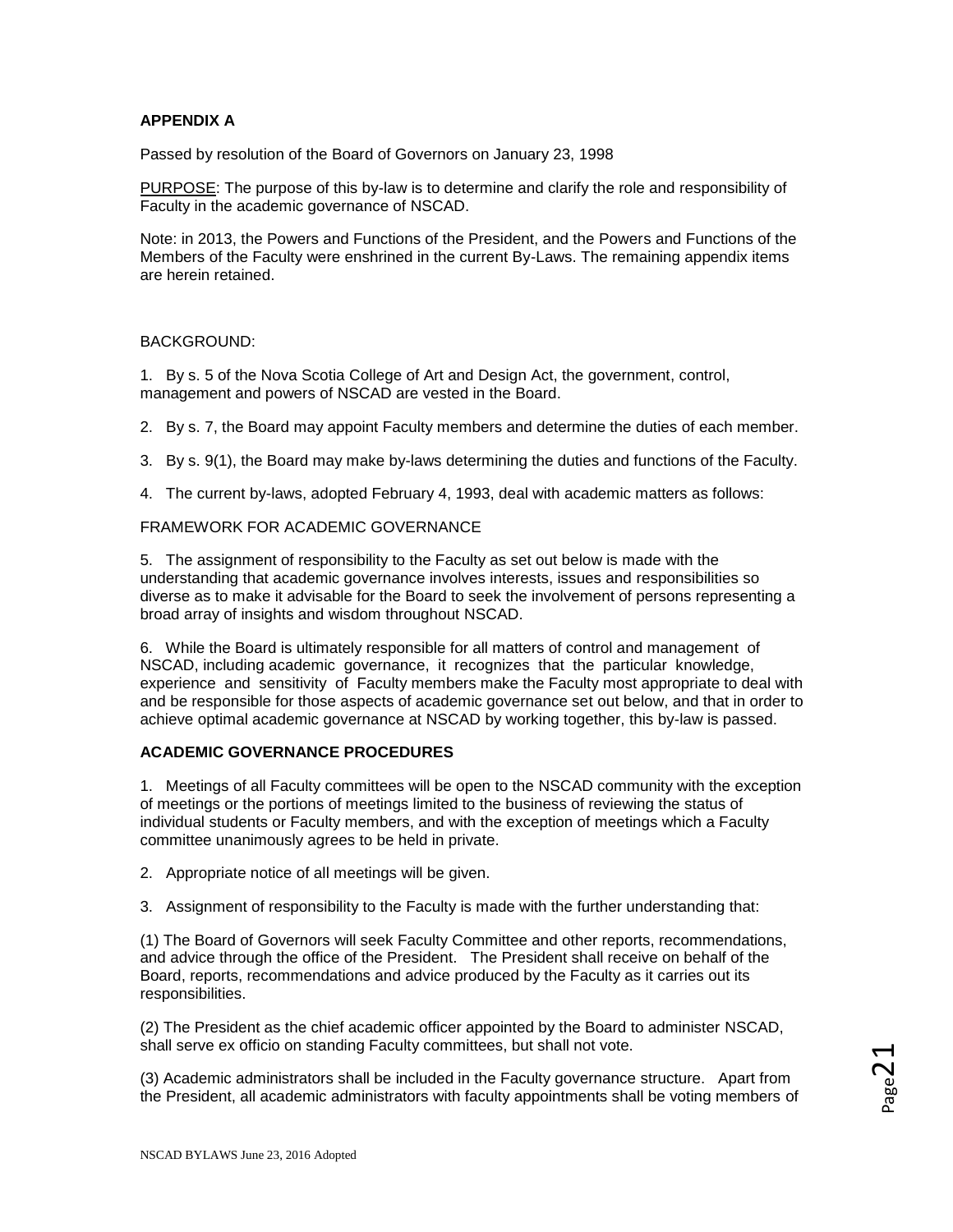the Faculty. There shall be at least one academic administrator with a faculty appointment who is a voting member on all standing Faculty committees charged with academic program matters.

(4) Professional librarians shall be voting members of the Faculty.

(5) Students shall have representation on Faculty standing committees.

(6) In establishing governance structures to exercise the responsibilities given to it, the Faculty shall ensure that standing committees include elected representation of diverse program interests within NSCAD. Standing committees shall also include appropriate representation of academic administrators responsible for diverse program interests.

(7) Faculty governance procedures shall assure timely exercise of assigned responsibilities.

### **ASSIGNMENT OF RESPONSIBILITY**

The Board hereby assigns the following responsibilities to the Faculty:

(a) Matters where the knowledge and competence of the Faculty allow it to act on behalf of, and report to, the Board, consistent with clearly articulated Board policy:

- a. Electing Faculty members to the Board of Governors and other bodies as required;
- b. Setting the Academic Calendar;
- c. Establishing specific degree requirements;
- d. Approving new courses and course changes;
- e. Setting admission standards and regulations;
- f. Setting policy and standards for credit transfer and advanced standing;
- g. Setting and monitoring policy and standards for student performance and evaluation;
- h. Establishing student academic discipline and appeal policy and standards;
- i. Establishing required academic program review policy and procedures;
- j. Regulations governing the above.

(a) Matters where the Board shall seek the recommendation of the Faculty. While the Board might not accept Faculty recommendations, the Board shall consider Faculty recommendations with respect to:

- a. Introducing or terminating academic programs;
- b. Setting general NSCAD requirements for degrees, majors and minors;
- c. Setting priorities for allocation of academic resources, including finances and space;
- d. Recommending Honourary degree recipients and graduation speakers.
- (3) Matters where the Board shall seek and consider Faculty advice on policy questions:
	- a. Establishing general policy direction;
	- b. Developing strategic plans.